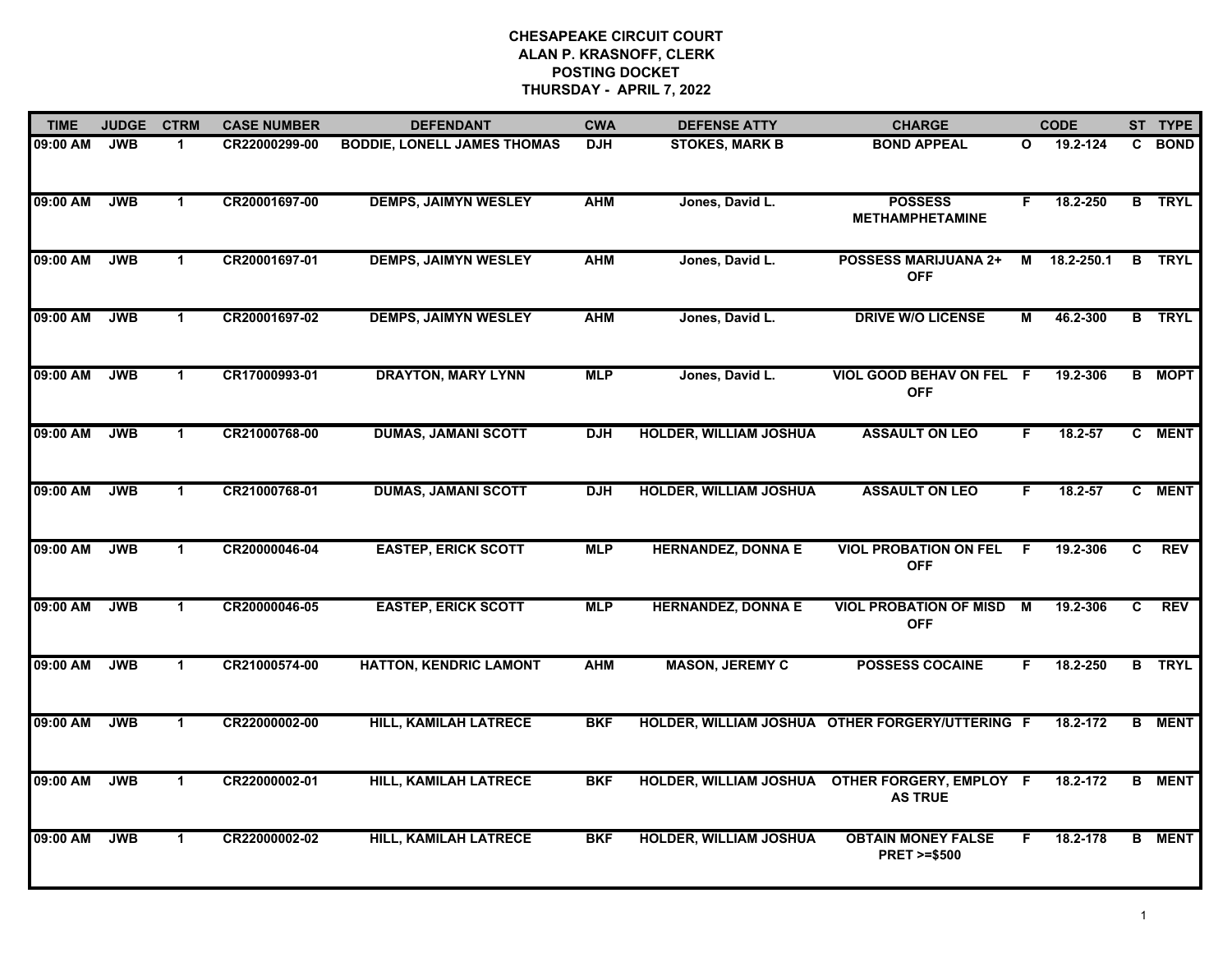| <b>TIME</b> | <b>JUDGE</b> | <b>CTRM</b>          | <b>CASE NUMBER</b> | <b>DEFENDANT</b>                   | <b>CWA</b> | <b>DEFENSE ATTY</b>           | <b>CHARGE</b>                                   |    | <b>CODE</b>           |    | ST TYPE       |
|-------------|--------------|----------------------|--------------------|------------------------------------|------------|-------------------------------|-------------------------------------------------|----|-----------------------|----|---------------|
| 09:00 AM    | <b>JWB</b>   | $\mathbf 1$          | CR22000315-00      | <b>HINSON, RASHAN L</b>            | <b>DJH</b> | <b>HORTON, WYNN</b>           | <b>POSSESS HEROIN</b>                           | F. | 18.2-250              | в  | МОТ           |
| 09:00 AM    | <b>JWB</b>   | $\mathbf{1}$         | CR15001252-01      | <b>JOHNSON, TAJ SHAQUILLE</b>      | <b>DJH</b> | <b>MUSSONI, ERIK</b>          | <b>VIOL PROBATION ON FEL</b><br><b>OFF</b>      | F. | 19.2-306              |    | <b>B</b> BOND |
| 09:00 AM    | <b>JWB</b>   | $\mathbf 1$          | CR22000400-00      | <b>JORDAN, JOHN EDWARD</b>         | <b>AHM</b> | <b>HOLDER, WILLIAM JOSHUA</b> | <b>POSSESS</b><br><b>METHAMPHETAMINE</b>        | F  | 18.2-250              |    | <b>B</b> PLEA |
| 09:00 AM    | <b>JWB</b>   | $\mathbf 1$          | CR19000314-02      | <b>KEANE, TERRY LEWIS</b>          | <b>DAW</b> | <b>BARLOW, JASON A</b>        | <b>VIOL PROBATION ON FEL</b><br><b>OFF</b>      | -F | 19.2-306              | C  | <b>REV</b>    |
| 09:00 AM    | <b>JWB</b>   | $\blacktriangleleft$ | CR19000314-03      | <b>KEANE, TERRY LEWIS</b>          | <b>DAW</b> | <b>BARLOW, JASON A</b>        | <b>FTA FURLOUGH</b>                             | М  | 18.2-456              |    | C SENT        |
| 09:00 AM    | <b>JWB</b>   | $\mathbf{1}$         | CR20001097-00      | <b>KEANE, TERRY LEWIS</b>          | <b>DAW</b> | Ortiz, Kathleen A.            | <b>POSSESS XANAX</b>                            | М  | 18.2-250              |    | C SENT        |
| 09:00 AM    | <b>JWB</b>   | $\mathbf{1}$         | CR20001097-02      | <b>KEANE, TERRY LEWIS</b>          | <b>DAW</b> | Ortiz, Kathleen A.            | <b>PRISONER POSS</b><br><b>METHAMPHETAMINE</b>  | F. | 53.1-203              |    | C SENT        |
| 09:00 AM    | <b>JWB</b>   | $\mathbf{1}$         | CR20000982-03      | KITTLE, FLETCHER MICHAEL           | <b>AHM</b> | <b>HERNANDEZ, DONNA E</b>     | <b>VIOL PROBATION ON FEL</b><br><b>OFF</b>      | F  | 19.2-306              | C  | <b>REV</b>    |
| 09:00 AM    | <b>JWB</b>   | $\blacktriangleleft$ | CR21001195-00      | <b>MARTIN, CANDICE MARIE</b>       | <b>MLP</b> | <b>BARLOW, JASON A</b>        | <b>DWI 3RD W/IN 5 YRS</b>                       |    | F C.18.2-266          |    | <b>B</b> TRYL |
| 09:00 AM    | <b>JWB</b>   | $\mathbf 1$          | CR21001195-01      | <b>MARTIN, CANDICE MARIE</b>       | <b>MLP</b> | <b>BARLOW, JASON A</b>        | <b>REFUSE BREATH, SUBQ</b><br>W/IN 10YRS        |    | M A.18.2-268.3 B TRYL |    |               |
| 09:00 AM    | <b>JWB</b>   | $\mathbf 1$          | CR21001647-00      | <b>MIDGETT, KENNETH DWAYNE</b>     | <b>BKF</b> | <b>MUSSONI, ERIK</b>          | <b>ADVANCE PAY, CONSTRUC F</b><br>> \$1000      |    | 18.2-200.1            |    | <b>B</b> PLEA |
| 09:00 AM    | <b>JWB</b>   | $\mathbf{1}$         | CR21001647-01      | <b>MIDGETT, KENNETH DWAYNE</b>     | <b>BKF</b> | <b>MUSSONI, ERIK</b>          | <b>WORK W/O LIC/VIOL</b><br><b>CONTRCTR REG</b> | М  | 54.1-1115             |    | C PLEA        |
| 09:00 AM    | <b>JWB</b>   | $\mathbf{1}$         | CR19001864-03      | <b>MORRISETTE, PAUL EUGENE; JR</b> | <b>DJH</b> | <b>TINGLE, LESLEE</b>         | <b>VIOL PROBATION ON FEL</b><br><b>OFF</b>      | -F | 19.2-306              | C. | <b>REV</b>    |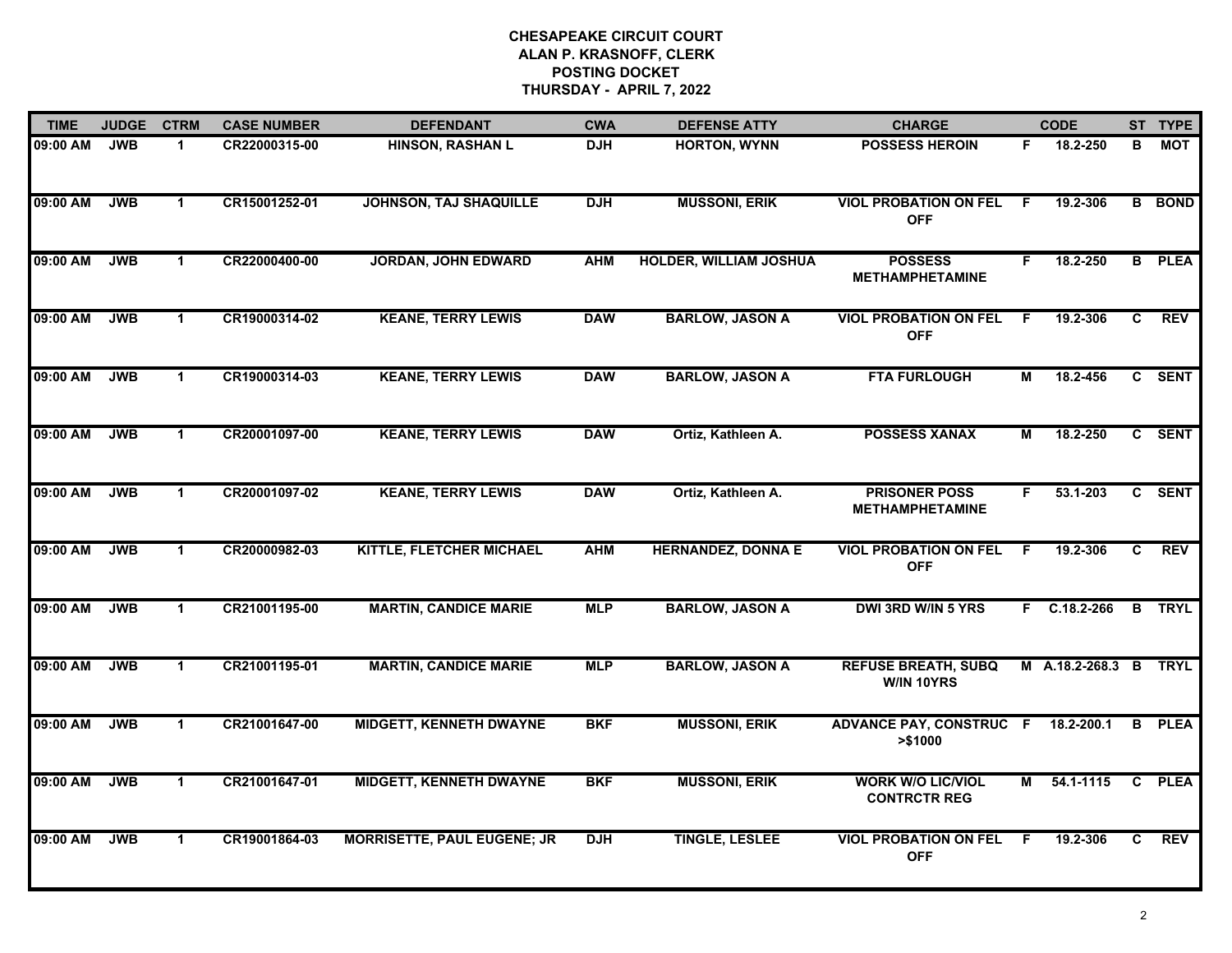| <b>TIME</b> | <b>JUDGE</b> | <b>CTRM</b>  | <b>CASE NUMBER</b> | <b>DEFENDANT</b>                   | <b>CWA</b> | <b>DEFENSE ATTY</b>         | <b>CHARGE</b>                                     |     | <b>CODE</b> |   | ST TYPE       |
|-------------|--------------|--------------|--------------------|------------------------------------|------------|-----------------------------|---------------------------------------------------|-----|-------------|---|---------------|
| 09:00 AM    | <b>JWB</b>   | 1            | CR19001864-04      | <b>MORRISETTE, PAUL EUGENE; JR</b> | <b>DJH</b> | <b>TINGLE, LESLEE</b>       | VIOL PROBATION ON FEL F<br><b>OFF</b>             |     | 19.2-306    | C | <b>REV</b>    |
| 09:00 AM    | <b>JWB</b>   | $\mathbf 1$  | CR19001864-05      | <b>MORRISETTE, PAUL EUGENE; JR</b> | <b>DJH</b> | <b>TINGLE, LESLEE</b>       | <b>VIOL PROBATION OF MISD</b><br><b>OFF</b>       | M   | 19.2-306    | C | <b>REV</b>    |
| 09:00 AM    | <b>JWB</b>   | $\mathbf 1$  | CR21001209-00      | PATTERSON, JOHN RANDOLPH; JR       | <b>AHM</b> | <b>BLAIR, JEFFREY R</b>     | <b>POSSESS</b><br><b>METHAMPHETAMINE</b>          | F.  | 18.2-250    |   | <b>B</b> SENR |
| 09:00 AM    | <b>JWB</b>   | $\mathbf 1$  | CR19000140-12      | ST HILAIRE, JOSHUA LEON            | <b>BKF</b> | <b>WINSTEAD, FAITH SHAW</b> | VIOL GOOD BEHAV ON FEL F<br><b>OFF</b>            |     | 19.2-306    |   | <b>REV</b>    |
| 09:00 AM    | <b>JWB</b>   | $\mathbf 1$  | CR19000140-13      | <b>ST HILAIRE, JOSHUA LEON</b>     | <b>BKF</b> | <b>WINSTEAD, FAITH SHAW</b> | VIOL GOOD BEHAV ON FEL F<br><b>OFF</b>            |     | 19.2-306    |   | <b>REV</b>    |
| 09:00 AM    | <b>JWB</b>   | $\mathbf 1$  | CR19000140-14      | <b>ST HILAIRE, JOSHUA LEON</b>     | <b>BKF</b> | <b>WINSTEAD, FAITH SHAW</b> | VIOL GOOD BEHAV ON FEL F<br><b>OFF</b>            |     | 19.2-306    |   | <b>REV</b>    |
| 09:00 AM    | <b>JWB</b>   | $\mathbf{1}$ | CR19000140-15      | <b>ST HILAIRE, JOSHUA LEON</b>     | <b>BKF</b> | <b>WINSTEAD, FAITH SHAW</b> | VIOL GOOD BEHAV ON FEL F<br><b>OFF</b>            |     | 19.2-306    |   | <b>REV</b>    |
| 09:00 AM    | <b>JWB</b>   | $\mathbf 1$  | CR19000140-16      | <b>ST HILAIRE, JOSHUA LEON</b>     | <b>BKF</b> | <b>WINSTEAD, FAITH SHAW</b> | <b>VIOL GOOD BEHAV ON MISD M</b><br><b>OFF</b>    |     | 19.2-306    |   | <b>REV</b>    |
| 09:00 AM    | <b>JWB</b>   | 1            | CR19000140-17      | <b>ST HILAIRE, JOSHUA LEON</b>     | <b>BKF</b> | <b>WINSTEAD, FAITH SHAW</b> | VIOL GOOD BEHAV ON FEL F<br><b>OFF</b>            |     | 19.2-306    |   | <b>REV</b>    |
| 09:00 AM    | <b>JWB</b>   | 1            | CR22000361-00      | <b>TISDALE, OPHELIA</b>            | <b>AHM</b> | <b>NEWINS, AMANDA L</b>     | <b>POSSESS COCAINE</b>                            | F.  | 18.2-250    |   | <b>B</b> PLEA |
| 09:00 AM    | <b>JWB</b>   | $\mathbf 1$  | CR22000361-01      | <b>TISDALE, OPHELIA</b>            | <b>AHM</b> | <b>NEWINS, AMANDA L</b>     | <b>POSSESS FENTANYL</b>                           | F.  | 18.2-250    |   | <b>B</b> PLEA |
| 09:00 AM    | <b>JWB</b>   | $\mathbf{1}$ | CR20000054-00      | <b>WHITEHURST, FAWNE MELISSA</b>   | <b>AHM</b> | Black, Hugh E.; Ill         | <b>FALSE STAT ON APP FOR</b><br><b>BENEFITS</b>   | - F | 63.2-502    |   | <b>B</b> PLEA |
| 09:00 AM    | <b>JWB</b>   | $\mathbf 1$  | CR20000054-01      | <b>WHITEHURST, FAWNE MELISSA</b>   | <b>AHM</b> | Black, Hugh E.; III         | <b>FALSE STAT ON APP FOR F</b><br><b>BENEFITS</b> |     | 63.2-502    |   | <b>B</b> PLEA |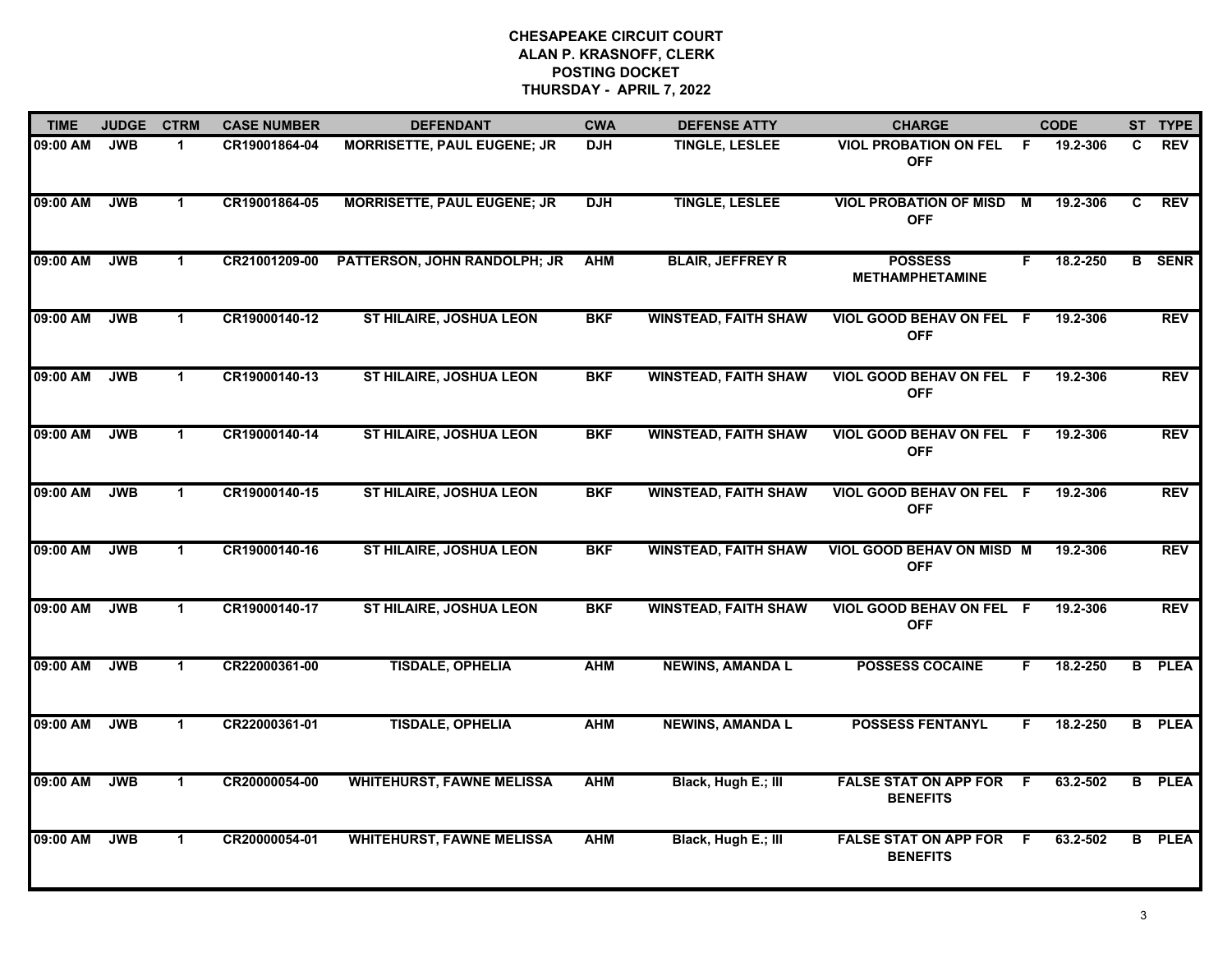| <b>TIME</b> | <b>JUDGE</b> | <b>CTRM</b>          | <b>CASE NUMBER</b> | <b>DEFENDANT</b>                 | <b>CWA</b>               | <b>DEFENSE ATTY</b>       | <b>CHARGE</b>                                   |     | <b>CODE</b> |                | ST TYPE       |
|-------------|--------------|----------------------|--------------------|----------------------------------|--------------------------|---------------------------|-------------------------------------------------|-----|-------------|----------------|---------------|
| 09:00 AM    | <b>JWB</b>   | $\mathbf 1$          | CR20000054-02      | <b>WHITEHURST, FAWNE MELISSA</b> | <b>AHM</b>               | Black, Hugh E.; III       | <b>FALSE STAT ON APP FOR</b><br><b>BENEFITS</b> | -F  | 63.2-502    | B              | <b>PLEA</b>   |
| 09:00 AM    | <b>JWB</b>   | $\mathbf{1}$         | CR20000054-03      | <b>WHITEHURST, FAWNE MELISSA</b> | <b>AHM</b>               | Black, Hugh E.; III       | <b>FALSE STAT ON APP FOR</b><br><b>BENEFITS</b> | -F  | 63.2-502    | B              | <b>PLEA</b>   |
| 09:00 AM    | <b>JWB</b>   | $\mathbf 1$          | CR20000054-04      | <b>WHITEHURST, FAWNE MELISSA</b> | <b>AHM</b>               | Black, Hugh E.; III       | <b>WELFARE FRAUD</b>                            | F.  | 63.2-522    |                | <b>B</b> PLEA |
| 09:00 AM    | <b>JWB</b>   | $\mathbf{1}$         | CR20000054-05      | <b>WHITEHURST, FAWNE MELISSA</b> | <b>AHM</b>               | Black, Hugh E.; III       | <b>WELFARE FRAUD</b>                            | F.  | 63.2-522    |                | <b>B</b> PLEA |
| 09:00 AM    | <b>JWB</b>   | $\mathbf 1$          | CR20000054-06      | <b>WHITEHURST, FAWNE MELISSA</b> | <b>AHM</b>               | Black, Hugh E.; III       | <b>WELFARE FRAUD</b>                            | F.  | 63.2-522    |                | <b>B</b> PLEA |
| 10:00 AM    | <b>JWB</b>   | $\blacktriangleleft$ | CR18000575-02      | <b>PEARSON, MICHELLE NICOLE</b>  | <b>MLK</b>               | <b>HERNANDEZ, DONNA E</b> | <b>VIOL PROBATION ON FEL</b><br><b>OFF</b>      | - F | 19.2-306    |                | C MOPT        |
| 10:00 AM    | <b>JWB</b>   | $\blacktriangleleft$ | CR18001379-02      | <b>PEARSON, MICHELLE NICOLE</b>  | <b>MLK</b>               | <b>HERNANDEZ, DONNA E</b> | <b>VIOL PROBATION ON FEL</b><br><b>OFF</b>      | - F | 19.2-306    | C.             | <b>MOPT</b>   |
| 11:00 AM    | <b>JWB</b>   | $\blacktriangleleft$ | CR17002014-01      | <b>FREEMAN, JOSEPH LEE; III</b>  | $\overline{\mathsf{JF}}$ | Jones, David L.           | <b>VIOL PROBATION ON FEL</b><br><b>OFF</b>      | -F  | 19.2-306    |                | C BOND        |
| 11:30 AM    | <b>JWB</b>   | $\blacktriangleleft$ | CR19000945-03      | <b>BUTTS, JHONQUE KENTRELL</b>   | <b>JF</b>                | <b>WOODLEY, CORNELIA</b>  | <b>VIOL PROBATION ON FEL</b><br><b>OFF</b>      | -F  | 19.2-306    |                | C BOND        |
| 11:30 AM    | <b>JWB</b>   | $\mathbf{1}$         | CR19000945-04      | <b>BUTTS, JHONQUE KENTRELL</b>   | $\overline{\mathsf{JF}}$ | <b>WOODLEY, CORNELIA</b>  | <b>VIOL PROBATION ON FEL</b><br><b>OFF</b>      | F.  | 19.2-306    |                | C BOND        |
| 11:30 AM    | <b>JWB</b>   | $\blacktriangleleft$ | CR19000945-05      | <b>BUTTS, JHONQUE KENTRELL</b>   | JF                       | <b>WOODLEY, CORNELIA</b>  | <b>VIOL PROBATION OF MISD M</b><br><b>OFF</b>   |     | 19.2-306    |                | C BOND        |
| 09:00 AM    | ST           | 4                    | CR22000283-00      | <b>BATEMAN, JULIAN JOSEPH</b>    | <b>EEM</b>               | Jones, David L.           | PWID METHAMPHETAMINE                            | - F | 18.2-248    | $\overline{c}$ | <b>PLEA</b>   |
| 09:00 AM    | ST           | 4                    | CR22000283-01      | <b>BATEMAN, JULIAN JOSEPH</b>    | <b>EEM</b>               | Jones, David L.           | <b>REC/BUY STOLEN GOODS</b><br>> \$1000         | F.  | 18.2-108    |                | C PLEA        |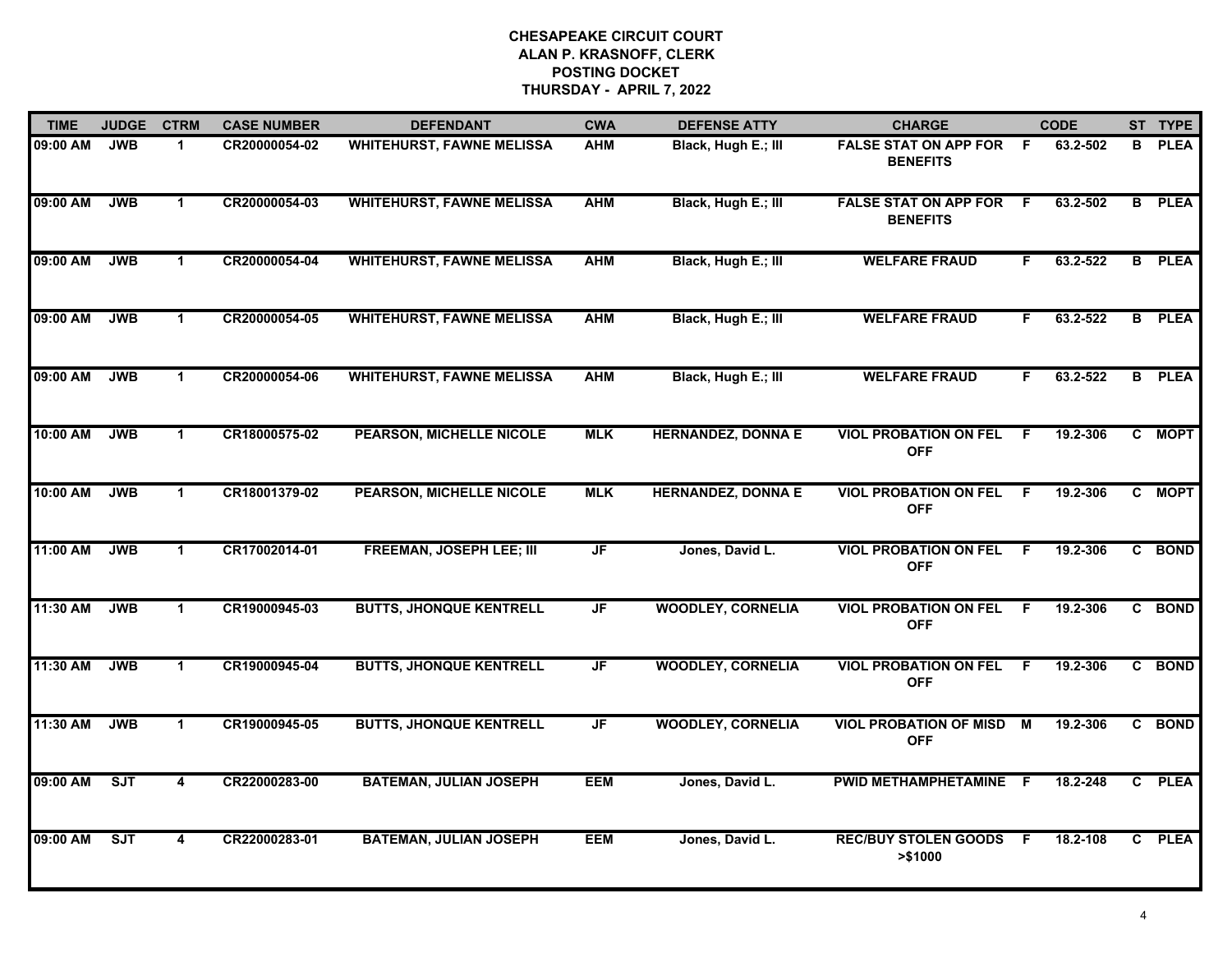| 09:00 AM<br>09:00 AM | <b>SJT</b> | 4                       | CR22000283-02 | <b>BATEMAN, JULIAN JOSEPH</b>   |            |                           |                                               |    |                |                         |               |
|----------------------|------------|-------------------------|---------------|---------------------------------|------------|---------------------------|-----------------------------------------------|----|----------------|-------------------------|---------------|
|                      |            |                         |               |                                 | <b>EEM</b> | Jones, David L.           | <b>FLEEING FROM LAW</b><br><b>ENFORCEMENT</b> | М  | 18.2-460       | C.                      | <b>PLEA</b>   |
|                      | <b>SJT</b> | 4                       | CR22000283-03 | <b>BATEMAN, JULIAN JOSEPH</b>   | <b>EEM</b> | Jones, David L.           | <b>SELL/DISTRIBUTE XANAX</b>                  | -F | 18.2-248       |                         | C PLEA        |
| 09:00 AM             | ST         | $\overline{\mathbf{4}}$ | CR21000701-00 | <b>BREWTON, JAMES DOUGLAS</b>   | <b>JRA</b> | <b>ANDREWS, MARK A</b>    | <b>DWI: 1ST OFFENSE</b>                       |    | M A.18.2-266   |                         | <b>B</b> TRYL |
| 09:00 AM             | SJT        | 4                       | CR17001922-05 | <b>CLEMENTS, KENNETH</b>        | JF         | <b>HERNANDEZ, DONNA E</b> | <b>VIOL PROBATION ON FEL</b><br><b>OFF</b>    | F  | 19.2-306       |                         | C BOND        |
| 09:00 AM             | ST         | 4                       | CR17001922-06 | <b>CLEMENTS, KENNETH</b>        | JF         | <b>HERNANDEZ, DONNA E</b> | <b>VIOL PROBATION ON FEL</b><br><b>OFF</b>    | F. | 19.2-306       |                         | C BOND        |
| 09:00 AM             | ST         | 4                       | CR21001307-00 | DAVIS, RAYMOND ARVEL; JR        | <b>JRA</b> | PIERSALL, VON L.; III     | <b>PWID HEROIN</b>                            | F. | 18.2-248       |                         | <b>B</b> SENR |
| 09:00 AM             | SJT        | 4                       | CR21001307-01 | DAVIS, RAYMOND ARVEL; JR        | <b>JRA</b> | PIERSALL, VON L.; III     | <b>PWID COCAINE</b>                           | F  | 18.2-248       |                         | <b>B</b> SENR |
| 09:00 AM             | ST         | $\overline{4}$          | CR21001307-02 | <b>DAVIS, RAYMOND ARVEL; JR</b> | <b>JRA</b> | PIERSALL, VON L.; III     | <b>PWID MARIJUANA</b>                         | F. | 18.2-248.1     |                         | <b>B</b> SENR |
| 09:00 AM             | SJT        | 4                       | CR21001307-03 | <b>DAVIS, RAYMOND ARVEL; JR</b> | <b>JRA</b> | PIERSALL, VON L.; III     | <b>POSSESS FENTANYL</b>                       | F  | 18.2-250       |                         | <b>B</b> SENR |
| 09:00 AM             | SJT        | 4                       | CR21001367-00 | <b>GLAUDE, MARIA LEEANN</b>     | <b>MLK</b> | <b>MORRIS, DIALLOK</b>    | <b>PWID MARIJUANA</b>                         |    | $F$ 18.2-248.1 | B                       | C             |
| 09:00 AM             | SJT        | 4                       | CR21001367-00 | <b>GLAUDE, MARIA LEEANN</b>     | <b>MLK</b> | <b>MORRIS, DIALLOK</b>    | <b>PWID MARIJUANA</b>                         |    | $F$ 18.2-248.1 | В                       | <b>SUP</b>    |
| 09:00 AM             | ST         | 4                       | CR21001367-01 | <b>GLAUDE, MARIA LEEANN</b>     | <b>MLK</b> | <b>MORRIS, DIALLO K</b>   | <b>POSSESS FENTANYL</b>                       | F  | 18.2-250       | $\overline{\mathbf{B}}$ | C             |
| 09:00 AM             | ST         | $\overline{4}$          | CR21001367-01 | <b>GLAUDE, MARIA LEEANN</b>     | <b>MLK</b> | <b>MORRIS, DIALLOK</b>    | <b>POSSESS FENTANYL</b>                       | F. | 18.2-250       | $\overline{B}$          | <b>SUP</b>    |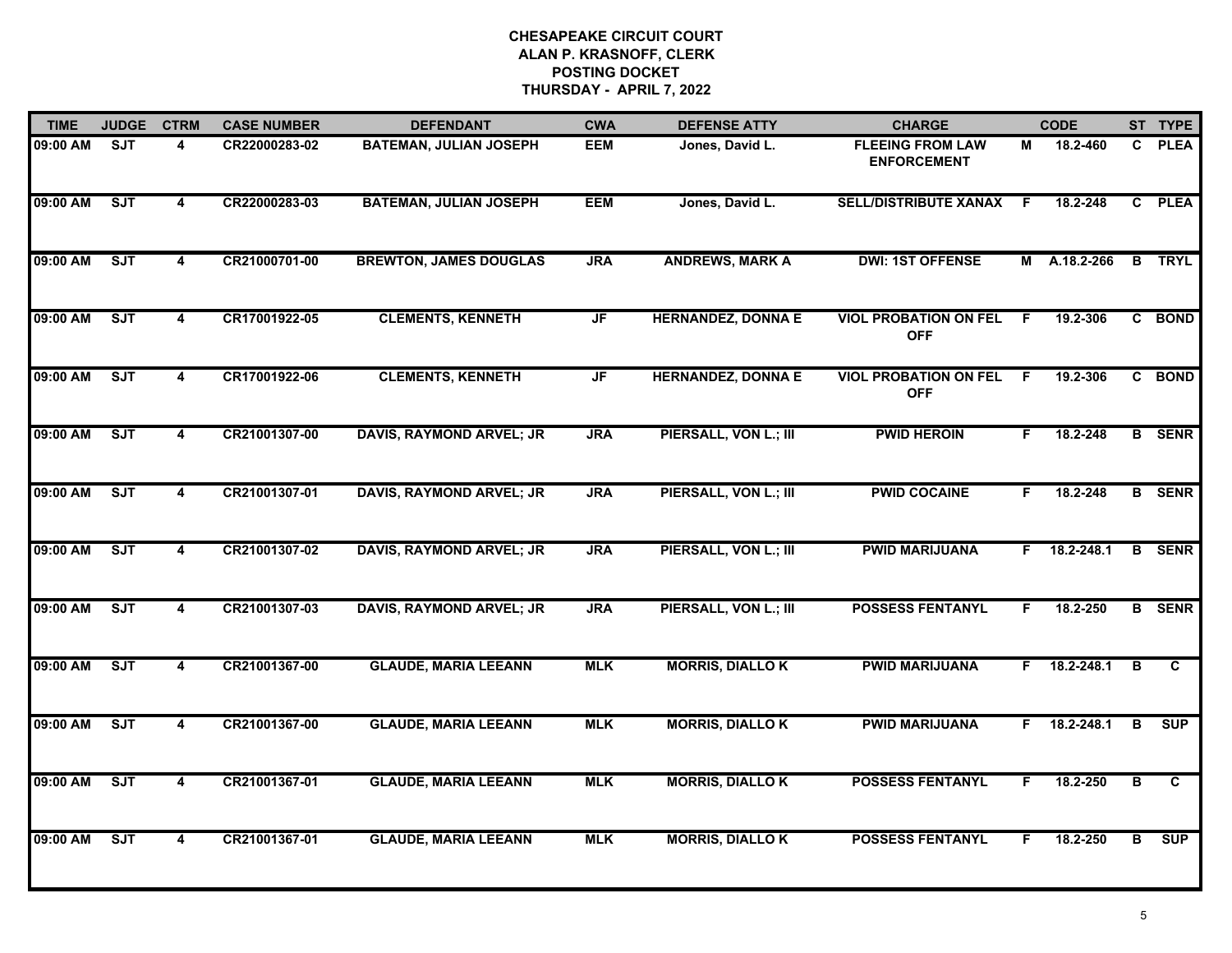| <b>TIME</b> | <b>JUDGE</b> | <b>CTRM</b>             | <b>CASE NUMBER</b> | <b>DEFENDANT</b>               | <b>CWA</b> | <b>DEFENSE ATTY</b>    | <b>CHARGE</b>                                     |              | <b>CODE</b>           |    | ST TYPE    |
|-------------|--------------|-------------------------|--------------------|--------------------------------|------------|------------------------|---------------------------------------------------|--------------|-----------------------|----|------------|
| 09:00 AM    | <b>SJT</b>   | 4                       | CR21001367-02      | <b>GLAUDE, MARIA LEEANN</b>    | <b>MLK</b> | <b>MORRIS, DIALLOK</b> | FAILURE TO APPEAR- PLEA M 18.2-456(6)             |              |                       | В  | <b>CAP</b> |
| 09:00 AM    | SJT          | 4                       | CR21001106-00      | <b>GRACE, ANTHONY NOVELL</b>   | JF         | <b>HORTON, WYNN</b>    | <b>FALSE STATEMENT</b><br><b>FIREARM FORM</b>     |              | F 18.2-308.2:2 B PLEA |    |            |
| 09:00 AM    | ST           | $\overline{\mathbf{4}}$ | CR22000019-00      | <b>HASKINS, JQUAN JERMARR</b>  | <b>EEM</b> | <b>COOPER, WANDA</b>   | <b>VIOLENT FELON POSS/TRAN F</b><br><b>WEAPON</b> |              | 18.2-308.2            | C  | MOT        |
| 09:00 AM    | SJT          | 4                       | CR22000019-01      | <b>HASKINS, JQUAN JERMARR</b>  | <b>EEM</b> | <b>COOPER, WANDA</b>   | POSS GUN ON PERSON W/ F<br><b>SCH I/II</b>        |              | 18.2-308.4            | C  | MOT        |
| 09:00 AM    | SJT          | 4                       | CR22000019-02      | <b>HASKINS, JQUAN JERMARR</b>  | <b>EEM</b> | <b>COOPER, WANDA</b>   | <b>POSSESS</b><br><b>METHAMPHETAMINE</b>          | F.           | 18.2-250              | C  | <b>MOT</b> |
| 09:00 AM    | ST           | 4                       | CR22000019-03      | <b>HASKINS, JQUAN JERMARR</b>  | <b>EEM</b> | <b>COOPER, WANDA</b>   | <b>POSSESS FENTANYL</b>                           | F.           | 18.2-250              | C. | MOT        |
| 09:00 AM    | ST           | 4                       | CR22000019-04      | <b>HASKINS, JQUAN JERMARR</b>  | <b>EEM</b> | <b>COOPER, WANDA</b>   | <b>OBSTRUCT/RESIST W/O</b><br><b>FORCE</b>        | M            | 18.2-460              | C  | <b>MOT</b> |
| 09:00 AM    | SJT          | $\overline{4}$          | CR22000019-05      | <b>HASKINS, JQUAN JERMARR</b>  | <b>EEM</b> | <b>COOPER, WANDA</b>   | <b>POSS GUN W/SELL</b><br><b>FENTANYL</b>         | F.           | 18.2-308.4            | C  | МОТ        |
| 09:00 AM    | SJT          | 4                       | CR22000019-06      | <b>HASKINS, JQUAN JERMARR</b>  | <b>EEM</b> | <b>COOPER, WANDA</b>   | POS GUN W/SEL<br><b>PARAFLUOROFENTAN</b>          | F.           | 18.2-308.4            | C  | <b>MOT</b> |
| 09:00 AM    | SJT          | 4                       | CR22000019-07      | <b>HASKINS, JQUAN JERMARR</b>  | <b>EEM</b> | <b>COOPER, WANDA</b>   | <b>POSS W/INT MANUF/ETC</b><br><b>FENTANYL</b>    | F            | 18.2-248              | C  | <b>MOT</b> |
| 09:00 AM    | SJT          | 4                       | CR22000019-08      | <b>HASKINS, JQUAN JERMARR</b>  | <b>EEM</b> | <b>COOPER, WANDA</b>   | <b>PWI MAN/ETC PARA-</b><br><b>FLUOROFENTANY</b>  | F.           | 18.2-248              | C. | <b>MOT</b> |
| 09:00 AM    | ST           | 4                       | CR22000458-00      | <b>HUNT, FRANCHUN DEON</b>     | <b>EEM</b> | Black, Hugh E.; III    | <b>BOND APPEAL</b>                                | $\mathbf{o}$ | 19.2-124              |    | C BOND     |
| 09:00 AM    | SJT          | $\overline{4}$          | CR22000425-00      | <b>JOHNSON, KEONDRE' LAMAR</b> | <b>EEM</b> | Jones, David L.        | <b>BOND APPEAL</b>                                | $\mathbf{o}$ | 19.2-124              |    | C BOND     |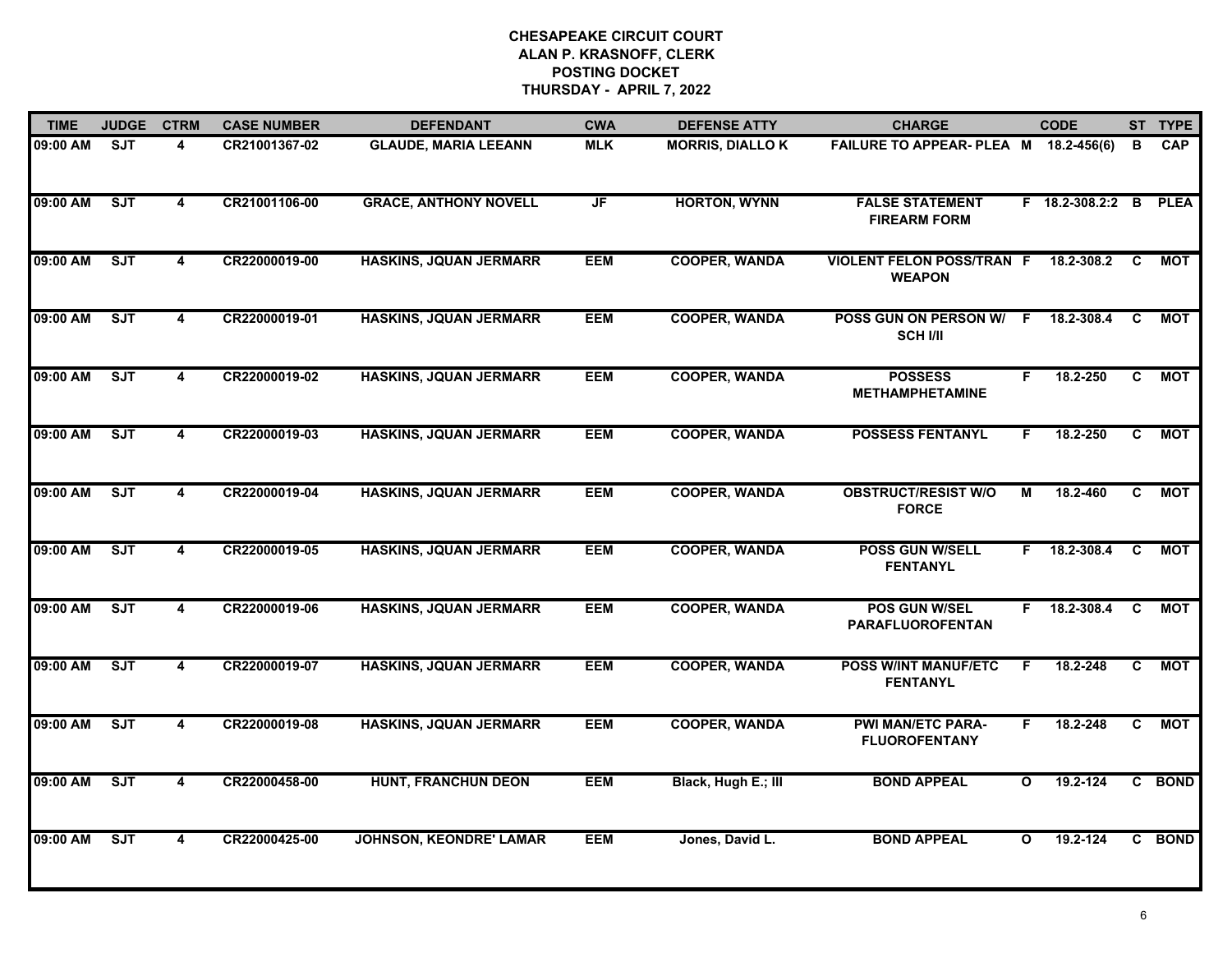| <b>TIME</b> | <b>JUDGE</b> | <b>CTRM</b>             | <b>CASE NUMBER</b> | <b>DEFENDANT</b>                    | <b>CWA</b> | <b>DEFENSE ATTY</b>           | <b>CHARGE</b>                               |    | <b>CODE</b> |    | ST TYPE     |
|-------------|--------------|-------------------------|--------------------|-------------------------------------|------------|-------------------------------|---------------------------------------------|----|-------------|----|-------------|
| 09:00 AM    | <b>SJT</b>   | 4                       | CR22000314-00      | <b>JONES, ROBERT ANTHONY</b>        | JF         | Wegman, Robert L              | <b>POSSESS HEROIN</b>                       | F. | 18.2-250    | B  | <b>PLEA</b> |
| 09:00 AM    | ST           | 4                       | CR18001858-02      | <b>JORDAN, BRANDON DOMONIQUE</b>    | <b>JRA</b> | <b>MUSSONI, ERIK</b>          | <b>VIOL PROBATION ON FEL</b><br><b>OFF</b>  | F. | 19.2-306    | C  | <b>REV</b>  |
| 09:00 AM    | ST           | 4                       | CR20001100-03      | <b>KOKONIS, VICTOR ELEFTHERIOUS</b> | <b>MLK</b> | <b>TINGLE, LESLEE S; JR</b>   | <b>VIOL PROBATION ON FEL</b><br><b>OFF</b>  | F. | 19.2-306    | C. | <b>REV</b>  |
| 09:00 AM    | <b>SJT</b>   | 4                       | CR20001100-04      | <b>KOKONIS, VICTOR ELEFTHERIOUS</b> | <b>MLK</b> | <b>TINGLE, LESLEE S; JR</b>   | <b>VIOL PROBATION ON FEL</b><br><b>OFF</b>  | F. | 19.2-306    | C. | <b>REV</b>  |
| 09:00 AM    | ST           | 4                       | CR20001100-05      | <b>KOKONIS, VICTOR ELEFTHERIOUS</b> | <b>MLK</b> | <b>TINGLE, LESLEE S; JR</b>   | <b>VIOL PROBATION OF MISD</b><br><b>OFF</b> | M  | 19.2-306    | C  | <b>REV</b>  |
| 09:00 AM    | SJT          | 4                       | CR02A03791-03      | <b>LAWRENCE, CHRISTOPHER LEE</b>    | <b>AEP</b> | <b>HOLDER, WILLIAM JOSHUA</b> | VIOL GOOD BEHAV ON FEL F<br><b>OFF</b>      |    | 19.2-306    | В  | <b>REV</b>  |
| 09:00 AM    | SJT          | $\overline{\mathbf{4}}$ | CR18000391-16      | <b>MCKIVER, SHAUNTAE DELORES</b>    | <b>AHM</b> | <b>HERNANDEZ, DONNA E</b>     | <b>VIOL PROBATION ON FEL</b><br><b>OFF</b>  | F  | 19.2-306    | C. | <b>REV</b>  |
| 09:00 AM    | ST           | 4                       | CR18000391-17      | <b>MCKIVER, SHAUNTAE DELORES</b>    | <b>AHM</b> | <b>HERNANDEZ, DONNA E</b>     | <b>VIOL PROBATION ON FEL</b><br><b>OFF</b>  | E  | 19.2-306    | C. | <b>REV</b>  |
| 09:00 AM    | <b>SJT</b>   | 4                       | CR18000391-18      | <b>MCKIVER, SHAUNTAE DELORES</b>    | <b>AHM</b> | <b>HERNANDEZ, DONNA E</b>     | <b>VIOL PROBATION ON FEL</b><br><b>OFF</b>  | F. | 19.2-306    | C. | <b>REV</b>  |
| 09:00 AM    | SJT          | 4                       | CR18000391-19      | <b>MCKIVER, SHAUNTAE DELORES</b>    | <b>AHM</b> | <b>HERNANDEZ, DONNA E</b>     | <b>VIOL PROBATION ON FEL</b><br><b>OFF</b>  | F  | 19.2-306    | C  | <b>REV</b>  |
| 09:00 AM    | SJT          | 4                       | CR18000391-20      | <b>MCKIVER, SHAUNTAE DELORES</b>    | <b>AHM</b> | <b>HERNANDEZ, DONNA E</b>     | <b>VIOL PROBATION ON FEL</b><br><b>OFF</b>  | -F | 19.2-306    | C  | <b>REV</b>  |
| 09:00 AM    | ST           | 4                       | CR18000391-21      | <b>MCKIVER, SHAUNTAE DELORES</b>    | <b>AHM</b> | <b>HERNANDEZ, DONNA E</b>     | <b>VIOL PROBATION ON FEL</b><br><b>OFF</b>  | F. | 19.2-306    | C. | <b>REV</b>  |
| 09:00 AM    | ST           | 4                       | CR20001922-00      | <b>MITCHELL, DIOR MALIK</b>         | <b>MLK</b> | NEWINS, AMANDA K.; Jr.        | <b>ROBBERY: ON OR NEAR</b><br><b>STREET</b> | F. | $18.2 - 58$ |    | C PLEA      |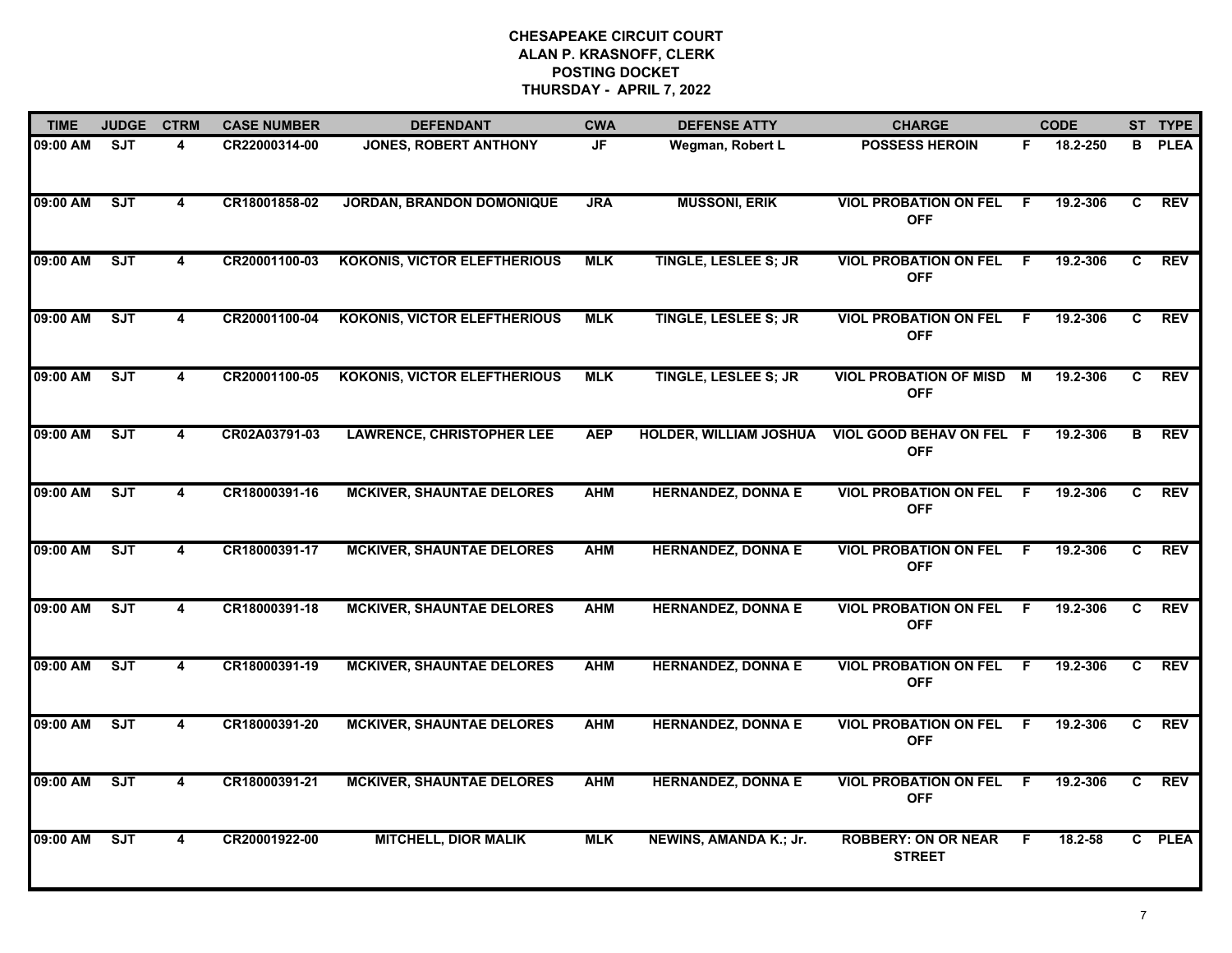| <b>TIME</b> | <b>JUDGE</b> | <b>CTRM</b>             | <b>CASE NUMBER</b> | <b>DEFENDANT</b>                         | <b>CWA</b>               | <b>DEFENSE ATTY</b>           | <b>CHARGE</b>                                 |              | <b>CODE</b>       |    | ST TYPE       |
|-------------|--------------|-------------------------|--------------------|------------------------------------------|--------------------------|-------------------------------|-----------------------------------------------|--------------|-------------------|----|---------------|
| 09:00 AM    | <b>SJT</b>   | 4                       | CR20001922-01      | <b>MITCHELL, DIOR MALIK</b>              | <b>MLK</b>               | NEWINS, AMANDA K.; Jr.        | <b>DESTRUCT PROP W/INTENT F</b><br>$>= $1000$ |              | 18.2-137          | C. | <b>PLEA</b>   |
| 09:00 AM    | ST           | $\overline{\mathbf{4}}$ | CR19001882-00      | PHILLIPS, THOMAS WAYNE                   | <b>JRA</b>               | <b>HOLDER, WILLIAM JOSHUA</b> | <b>O/L REVO</b>                               | М            | B.46.2-301 S TRYL |    |               |
| 09:00 AM    | ST           | 4                       | CR19001882-01      | PHILLIPS, THOMAS WAYNE                   | <b>JRA</b>               | <b>HOLDER, WILLIAM JOSHUA</b> | <b>CAPIAS</b>                                 | М            | 18.2-456          |    | <b>B</b> TRYL |
| 09:00 AM    | SJT          | 4                       | CR12000286-12      | RICHARDSON-JACKSON, JAMES<br><b>PHIL</b> | <b>JF</b>                | <b>RIVARD, DAVID S; JR</b>    | <b>VIOL PROBATION ON FEL</b><br><b>OFF</b>    | E            | 19.2-306          |    | C BOND        |
| 09:00 AM    | SJT          | 4                       | CR12000286-13      | RICHARDSON-JACKSON, JAMES<br><b>PHIL</b> | JF                       | <b>RIVARD, DAVID S; JR</b>    | <b>VIOL PROBATION ON FEL</b><br><b>OFF</b>    | - F          | 19.2-306          |    | C BOND        |
| 09:00 AM    | ST           | 4                       | CR12000286-14      | RICHARDSON-JACKSON, JAMES<br><b>PHIL</b> | $\overline{\mathsf{JF}}$ | <b>RIVARD, DAVID S; JR</b>    | <b>VIOL PROBATION ON FEL</b><br><b>OFF</b>    | - F          | 19.2-306          |    | C BOND        |
| 09:00 AM    | ST           | $\overline{\mathbf{4}}$ | CR12000286-15      | RICHARDSON-JACKSON, JAMES<br><b>PHIL</b> | $\overline{\mathsf{JF}}$ | <b>RIVARD, DAVID S; JR</b>    | <b>VIOL PROBATION ON FEL</b><br><b>OFF</b>    | - F          | 19.2-306          |    | C BOND        |
| 09:00 AM    | ST           | $\blacktriangle$        | CR20001425-01      | <b>SHORT, STEPHEN A</b>                  | JF                       | <b>SPARTZ, SARA M</b>         | <b>FTA-TRIAL</b>                              |              | $M$ 18.2-456(6)   | C  | <b>BOND</b>   |
| 09:00 AM    | SJT          | 4                       | CR17000754-01      | <b>SMITH, GREGORY M; JR</b>              | <b>JRA</b>               | <b>MUSSONI, ERIK</b>          | <b>VIOL PROBATION ON FEL</b><br><b>OFF</b>    | F            | 19.2-306          |    | <b>REV</b>    |
| 09:00 AM    | <b>SJT</b>   | 4                       | CR22000466-00      | <b>TOONE, CHRISTOPHER LEWIS</b>          | <b>JRA</b>               | <b>WHITUS, ROGER</b>          | <b>BOND APPEAL</b>                            | $\mathbf{o}$ | 19.2-124          |    | C BOND        |
| 09:00 AM    | ST           | 4                       | CR19001991-02      | <b>WHARTON, SHAWN TORRELL</b>            | <b>MLK</b>               | Jones, David L.               | <b>VIOL SUSP SENT ON FEL</b><br><b>OFF</b>    | F.           | 19.2-306          | в  | <b>REV</b>    |
| 09:00 AM    | ST           | 4                       | CR19001991-03      | <b>WHARTON, SHAWN TORRELL</b>            | <b>MLK</b>               | Jones, David L.               | <b>VIOL SUSP SENT ON MISD</b><br><b>OFF</b>   | M            | 19.2-306          | B  | <b>REV</b>    |
| 09:00 AM    | SJT          | $\overline{\mathbf{4}}$ | CR22000238-00      | <b>WIDGEON, JOSEPH BLAKE</b>             | <b>EEM</b>               | <b>MUSSONI, ERIK</b>          | PWID METHAMPHETAMINE<br>3RD/SUBQ              | - F          | 18.2-248          | C  | <b>WC</b>     |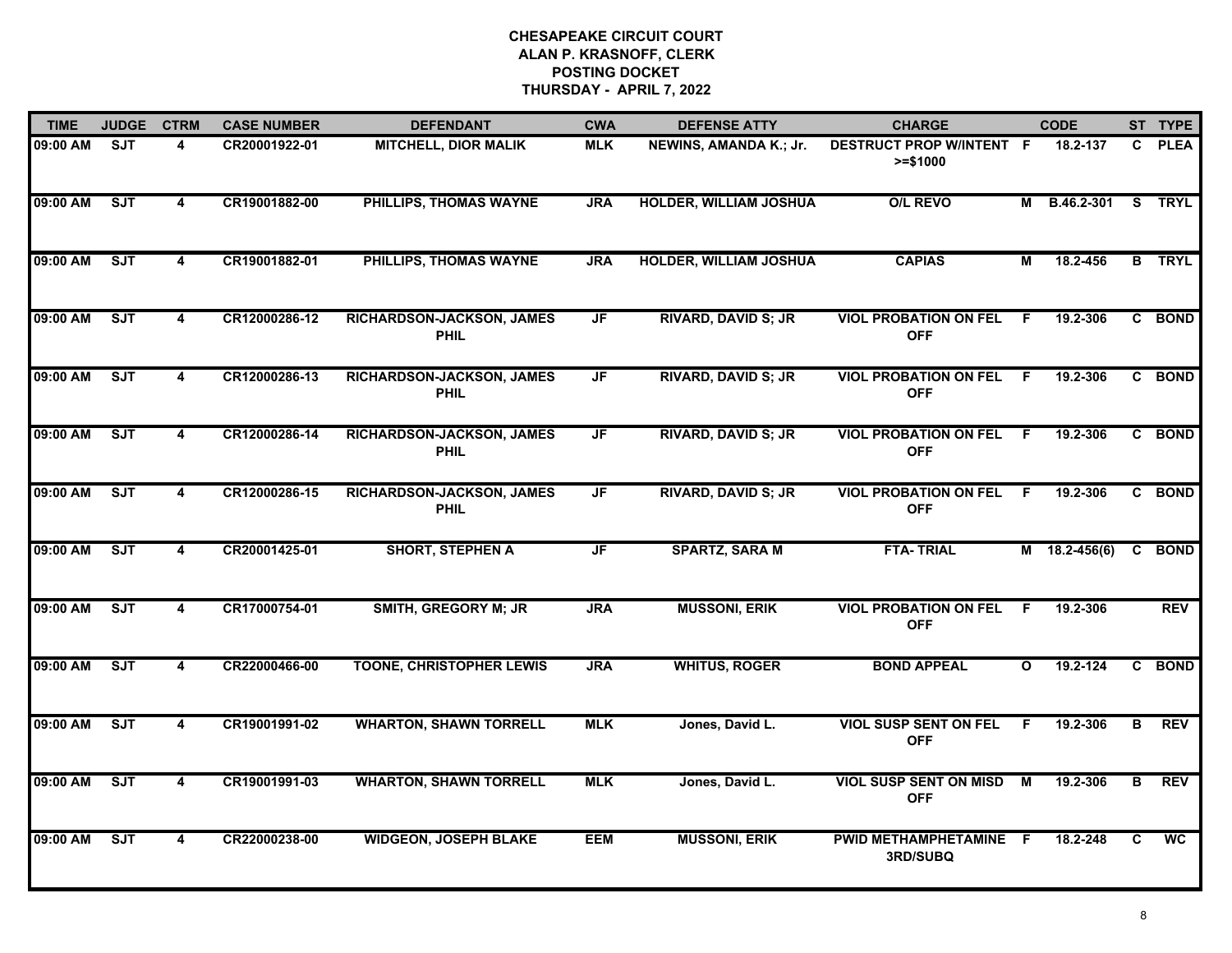| <b>TIME</b> | <b>JUDGE</b> | <b>CTRM</b>             | <b>CASE NUMBER</b> | <b>DEFENDANT</b>                | <b>CWA</b> | <b>DEFENSE ATTY</b>        | <b>CHARGE</b>                                     |    | <b>CODE</b>     |                         | ST TYPE                  |
|-------------|--------------|-------------------------|--------------------|---------------------------------|------------|----------------------------|---------------------------------------------------|----|-----------------|-------------------------|--------------------------|
| 09:00 AM    | SJT          | 4                       | CR22000238-01      | <b>WIDGEON, JOSEPH BLAKE</b>    | EEM        | <b>MUSSONI, ERIK</b>       | PWID METH >=10G                                   | F. | 18.2-248        | C                       | <b>WC</b>                |
| 09:00 AM    | SJT          | $\overline{\mathbf{4}}$ | CR22000238-02      | <b>WIDGEON, JOSEPH BLAKE</b>    | <b>EEM</b> | <b>MUSSONI, ERIK</b>       | PWID METHAMPHETAMINE F 18.2-248.03 C<br>>28 GRAMS |    |                 |                         | <b>WC</b>                |
| 09:00 AM    | ST           | $\overline{\mathbf{4}}$ | CR22000238-03      | <b>WIDGEON, JOSEPH BLAKE</b>    | <b>EEM</b> | <b>MUSSONI, ERIK</b>       | <b>NO DRIVERS LICENSE</b>                         | М  | 46.2-300        | C                       | <b>WC</b>                |
| 09:00 AM    | SJT          | 4                       | CR22000238-04      | <b>WIDGEON, JOSEPH BLAKE</b>    | <b>EEM</b> | <b>MUSSONI, ERIK</b>       | <b>POSS/USE REG/LIC NOT</b><br><b>ENTITLED</b>    |    | $46.2 - 613(2)$ | C                       | <b>WC</b>                |
| 09:00 AM    | SJT          | 4                       | CR22000238-05      | <b>WIDGEON, JOSEPH BLAKE</b>    | <b>EEM</b> | <b>MUSSONI, ERIK</b>       | <b>DRINK WHILE</b><br><b>DRIVING/OPEN CONT.</b>   | М  | 18.2-323.1      | C                       | $\overline{WC}$          |
| 09:00 AM    | SJT          | 4                       | CR22000238-06      | <b>WIDGEON, JOSEPH BLAKE</b>    | <b>EEM</b> | <b>MUSSONI, ERIK</b>       | POSSESS PARAPHERNALIA M                           |    | 54.1-3466       | C                       | <b>WC</b>                |
| 09:00 AM    | SJT          | $\overline{4}$          | CR20000287-02      | <b>WILSON, MARQUES KEITH</b>    | JF         | Winn, A. Robinson          | <b>DWI 2ND</b>                                    | M  | B.18.2-266      | $\overline{\mathbf{c}}$ | <b>ROL</b>               |
| 11:30 AM    | ST           | 4                       | CR19000837-05      | <b>WYMER, TAYLOR LYNN</b>       | <b>JLF</b> | <b>SPARTZ, SARA M</b>      | <b>VIOL PROBATION ON FEL</b><br><b>OFF</b>        | F. | 19.2-306        |                         | C BOND                   |
| 11:30 AM    | SJT          | 4                       | CR20000510-02      | <b>WYMER, TAYLOR LYNN</b>       | <b>JLF</b> | <b>SPARTZ, SARA M</b>      | <b>VIOL PROBATION ON FEL</b><br><b>OFF</b>        | -F | 19.2-306        |                         | C BOND                   |
| 09:00 AM    | <b>RAB</b>   | 5                       | CR21000973-02      | <b>BENTHALL, DAMARCUS LARAY</b> | <b>SPP</b> | <b>ROOTS, SONJA WEAVER</b> | <b>BURGLARY</b>                                   | F. | 18.2-92         |                         | C MOPT                   |
| 09:00 AM    | <b>RAB</b>   | 5                       | CR21000973-03      | <b>BENTHALL, DAMARCUS LARAY</b> | <b>SPP</b> | <b>ROOTS, SONJA WEAVER</b> | <b>BURGLARY</b>                                   | F. | 18.2-92         |                         | C MOPT                   |
| 09:00 AM    | <b>RAB</b>   | $5\overline{5}$         | CR21001466-04      | <b>OWENS, MANDEL</b>            | <b>EEM</b> | <b>ROBINSON, DAYMEN WX</b> | <b>VIOLENT FELON POSS/TRAN F</b><br><b>WEAPON</b> |    | 18.2-308.2      | C                       | $\overline{\mathsf{wc}}$ |
| 09:00 AM    | <b>RAB</b>   | 5                       | CR21001466-05      | <b>OWENS, MANDEL</b>            | <b>EEM</b> | <b>ROBINSON, DAYMEN WX</b> | <b>FALSE IDENTIFY SELF TO</b><br><b>LAW ENF</b>   | М  | $19.2 - 82.1$   | C                       | <b>WC</b>                |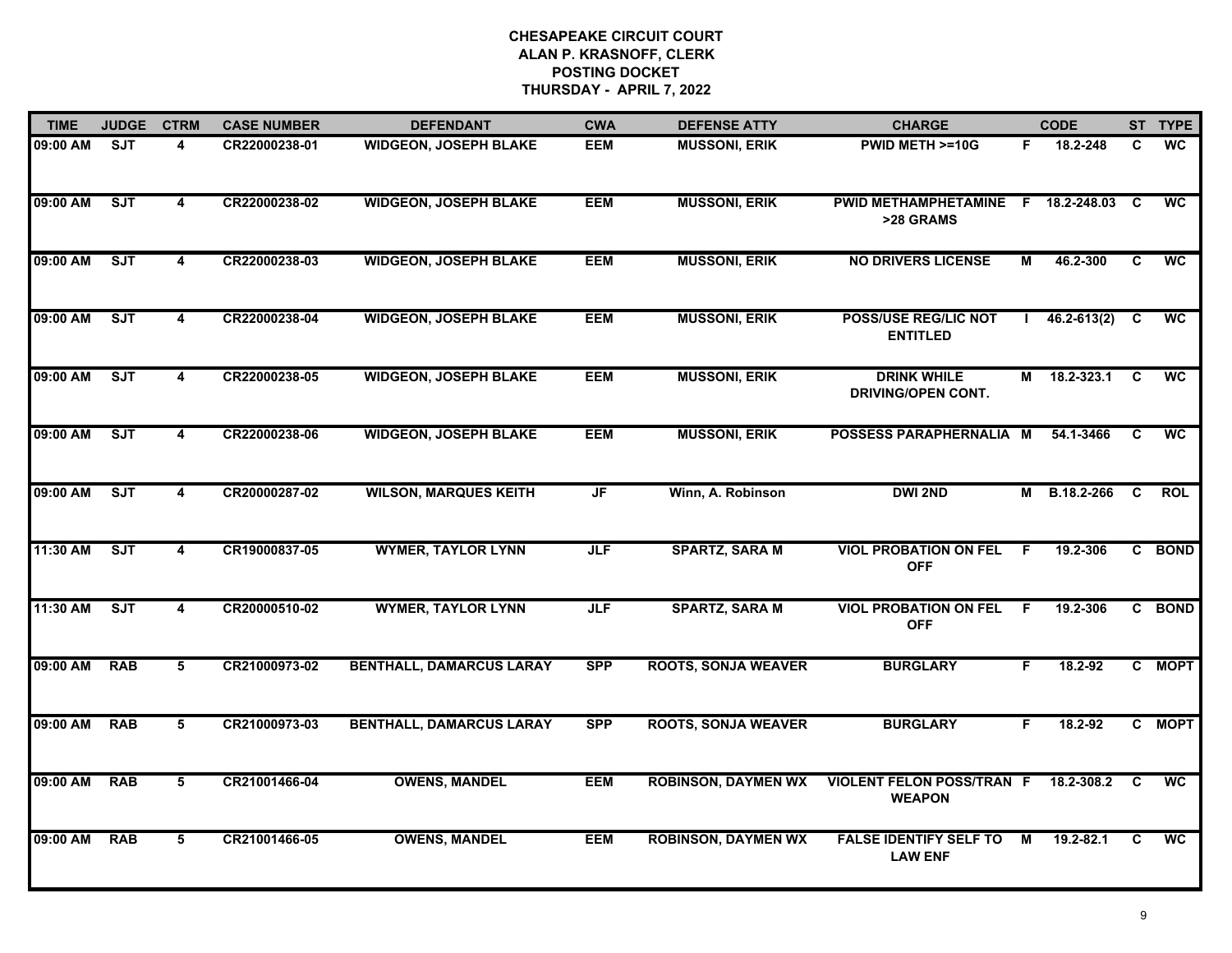| <b>TIME</b> | <b>JUDGE</b> | <b>CTRM</b>             | <b>CASE NUMBER</b> | <b>DEFENDANT</b>                  | <b>CWA</b> | <b>DEFENSE ATTY</b>        | <b>CHARGE</b>                                |              | <b>CODE</b>           |   | ST TYPE                  |
|-------------|--------------|-------------------------|--------------------|-----------------------------------|------------|----------------------------|----------------------------------------------|--------------|-----------------------|---|--------------------------|
| 09:00 AM    | <b>RAB</b>   | 5                       | CR21001466-06      | <b>OWENS, MANDEL</b>              | EEM        | <b>ROBINSON, DAYMEN WX</b> | <b>RECKLESS DRIVING</b><br><b>GENERALLY</b>  | М            | 74-436                | C | <b>WC</b>                |
| 09:00 AM    | RAB          | 5                       | CR21001466-07      | <b>OWENS, MANDEL</b>              | <b>EEM</b> | <b>ROBINSON, DAYMEN WX</b> | <b>FAIL TO OBEY TRAFFIC</b><br><b>SIGNAL</b> | $\mathbf{L}$ | 46.2-833              | C | $\overline{\mathsf{wc}}$ |
| 09:00 AM    | <b>RAB</b>   | 5                       | CR19000989-00      | <b>SHAFFER, JAMIE LEIGH</b>       | <b>SPP</b> | <b>BLACK, HUGH E; III</b>  | <b>MALICIOUS WOUNDING</b>                    |              | 18.2-51.2             | B | МОТ                      |
| 09:00 AM    | <b>RAB</b>   | 5                       | CR19000989-01      | <b>SHAFFER, JAMIE LEIGH</b>       | <b>SPP</b> | <b>BLACK, HUGH E; III</b>  | <b>CHILD ABUSE</b>                           | F.           | 18.2-371.1            | B | МОТ                      |
| 09:00 AM    | <b>RAB</b>   | 5                       | CR20000688-00      | <b>SHAFFER, JAMIE LEIGH</b>       | <b>SPP</b> | Black, Hugh E.; III        | <b>MURDER: NON CAPITAL</b><br><b>FELONY</b>  | F.           | $18.2 - 33$           | B | <b>MOT</b>               |
| 09:00 AM    | <b>RAB</b>   | 5                       | CR19001459-02      | <b>STURGEON, RIKKI LEE ASHLEY</b> | KMG        | <b>TINGLE, LESLEE</b>      | <b>VIOL PROBATION ON FEL F</b><br><b>OFF</b> |              | 19.2-306              | C | <b>REV</b>               |
| 09:00 AM    | <b>RAB</b>   | $5\overline{5}$         | CR22000275-00      | <b>SUMMERS, CARLOS RAMON</b>      | <b>KMG</b> | SWIFT SHERARD, Sanita A.   | ELUDE/DISREGARD POLICE F 46.2-817(B)         |              |                       |   | C BOND                   |
| 09:00 AM    | <b>RAB</b>   | $5\overline{)}$         | CR22000275-01      | <b>SUMMERS, CARLOS RAMON</b>      | <b>KMG</b> | SWIFT SHERARD, Sanita A.   | DWI: 2ND OFF W/IN 5Y -10Y M B.18.2-266       |              |                       |   | C BOND                   |
| 09:00 AM    | <b>RAB</b>   | 5                       | CR22000275-02      | <b>SUMMERS, CARLOS RAMON</b>      | <b>KMG</b> | SWIFT SHERARD, Sanita A.   | <b>REFUSE BREATH, SUBQ</b><br>W/IN 10YRS     |              | M A.18.2-268.3 C BOND |   |                          |
| 09:00 AM    | <b>RAB</b>   | 5                       | CR22000275-03      | <b>SUMMERS, CARLOS RAMON</b>      | <b>KMG</b> | SWIFT SHERARD, Sanita A.   | <b>RD-SP IN EXCESS 85 MPH</b>                | м            | A.46.2-862            |   | C BOND                   |
| 09:00 AM    | <b>RAB</b>   | 5                       | CR22000275-04      | <b>SUMMERS, CARLOS RAMON</b>      | <b>KMG</b> | SWIFT SHERARD, Sanita A.   | <b>NO DRIVERS LICENSE</b>                    | М            | 46.2-300              |   | C BOND                   |
| 09:00 AM    | <b>RAB</b>   | $\overline{\mathbf{5}}$ | CR21000051-00      | <b>TAYLOR, LESHAWN ORDALE</b>     | <b>KAM</b> | <b>MUSSONI, ERIK</b>       | <b>POSSESS HEROIN</b>                        | F.           | 18.2-250              |   | C PLEA                   |
| 09:00 AM    | <b>RAB</b>   | 5                       | CR21000051-01      | <b>TAYLOR, LESHAWN ORDALE</b>     | <b>KAM</b> | <b>MUSSONI, ERIK</b>       | <b>POSSESS FENTANYL</b>                      | F.           | 18.2-250              |   | C PLEA                   |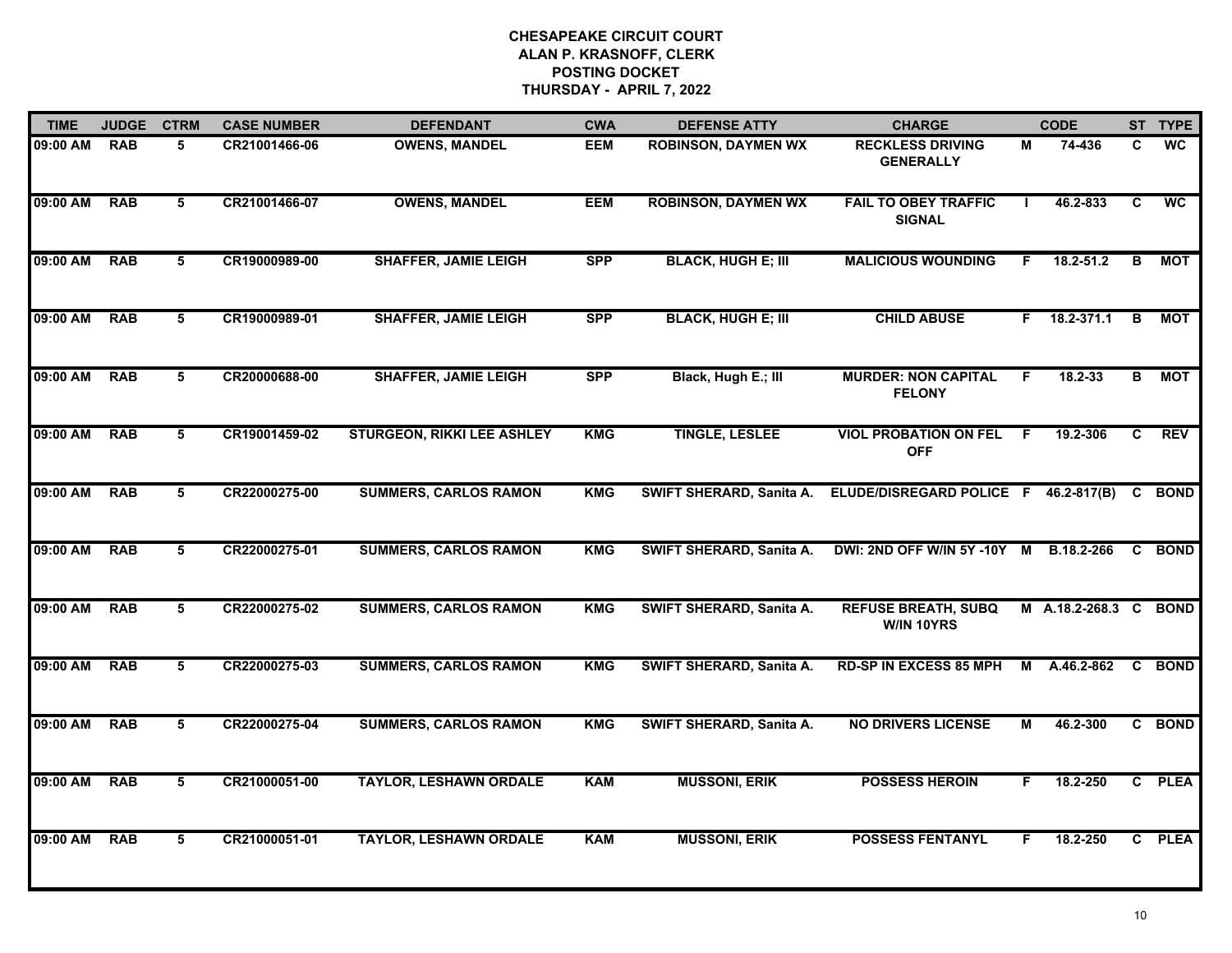| <b>TIME</b> | <b>JUDGE</b> | <b>CTRM</b>     | <b>CASE NUMBER</b> | <b>DEFENDANT</b>                | <b>CWA</b> | <b>DEFENSE ATTY</b>         | <b>CHARGE</b>                                         |                | <b>CODE</b>   |                         | ST TYPE      |
|-------------|--------------|-----------------|--------------------|---------------------------------|------------|-----------------------------|-------------------------------------------------------|----------------|---------------|-------------------------|--------------|
| 09:00 AM    | <b>RAB</b>   | 5               | CR22000118-00      | <b>WILLIAM, DELIMCO LORENZO</b> | <b>SPP</b> | Black, Hugh E.; III         | ABUSE CHILD, DISREGARD F<br><b>LIFE</b>               |                | 18.2-371.1    | в                       | $\mathbf{C}$ |
| 09:00 AM    | <b>RAB</b>   | $5\overline{5}$ | CR22000118-01      | <b>WILLIAM, DELIMCO LORENZO</b> | <b>SPP</b> | Black, Hugh E.; III         | <b>ASSAULT: ON FAMILY</b><br><b>MEMBER</b>            | М              | $18.2 - 57.2$ | $\overline{B}$          | C.           |
| 09:30 AM    | <b>RAB</b>   | 5               | CR22000144-00      | <b>AQEEL, DAMION AHMAD; JR</b>  |            |                             | <b>FAIL TO OBTAIN</b><br><b>REGISTRATION</b>          |                | 46.2-600      | s                       | <b>TBS</b>   |
| 09:30 AM    | <b>RAB</b>   | 5               | CR22000144-01      | <b>AQEEL, DAMION AHMAD; JR</b>  |            |                             | <b>NO DRIVERS LICENSE</b>                             | М              | 46.2-300      | S.                      | <b>TBS</b>   |
| 09:30 AM    | <b>RAB</b>   | 5               | CR22000144-02      | <b>AQEEL, DAMION AHMAD; JR</b>  |            |                             | <b>FAIL TO APPEAR-ADATS</b>                           |                | M 18.2-456(6) |                         | <b>ADAT</b>  |
| 09:30 AM    | <b>RAB</b>   | 5               | CR21001304-00      | <b>BALLARD, MELANIE JONES</b>   | <b>KAM</b> | <b>CURRIN, KATHERINE D</b>  | <b>SC FTC W/COURT ORDER</b>                           | M              | 18.2-456      | $\mathbf{o}$            | <b>TBS</b>   |
| 09:30 AM    | <b>RAB</b>   | $5\overline{5}$ | CR21001304-01      | <b>BALLARD, MELANIE JONES</b>   | <b>KAM</b> | <b>CURRIN, KATHERINE D</b>  | <b>SC FTC W/COURT ORDER</b>                           | M              | 18.2-456      | S                       | <b>TBS</b>   |
| 09:30 AM    | <b>RAB</b>   | $5\overline{5}$ | CR21001304-02      | <b>BALLARD, MELANIE JONES</b>   | <b>KAM</b> | <b>CURRIN, KATHERINE D</b>  | <b>SC FTC W/COURT ORDER</b>                           | $\overline{M}$ | 18.2-456      | $\overline{s}$          | <b>TBS</b>   |
| 09:30 AM    | <b>RAB</b>   | 5               | CR21001253-00      | <b>BALSOR, BRANDON DEREK</b>    | <b>MNF</b> | <b>WINSTEAD, FAITH SHAW</b> | <b>PUBLIC RECORDS:</b><br><b>FORGERY</b>              | F.             | 18.2-168      | B                       | <b>TBS</b>   |
| 09:30 AM    | <b>RAB</b>   | 5               | CR21001253-01      | <b>BALSOR, BRANDON DEREK</b>    | <b>MNF</b> | <b>WINSTEAD, FAITH SHAW</b> | <b>PUBLIC RECORDS:</b><br><b>FORGERY</b>              | F.             | 18.2-168      | B                       | <b>TBS</b>   |
| 09:30 AM    | <b>RAB</b>   | 5               | CR21001253-02      | <b>BALSOR, BRANDON DEREK</b>    | <b>MNF</b> | <b>WINSTEAD, FAITH SHAW</b> | <b>FALSE IDENTIFY SELF TO</b><br><b>LAW ENF</b>       | М              | 19.2-82.1     | в                       | <b>TBS</b>   |
| 09:30 AM    | <b>RAB</b>   | 5               | CR21001253-03      | <b>BALSOR, BRANDON DEREK</b>    | <b>MNF</b> | <b>WINSTEAD, FAITH SHAW</b> | IDNTY THFT: OBT ID, AVOID M 18.2-186.3<br><b>ARST</b> |                |               | B                       | <b>TBS</b>   |
| 09:30 AM    | <b>RAB</b>   | $5\overline{5}$ | CR21001253-04      | <b>BALSOR, BRANDON DEREK</b>    | <b>MNF</b> | <b>WINSTEAD, FAITH SHAW</b> | <b>DRIVE W/O LICENSE</b>                              | М              | 46.2-300      | $\overline{\mathsf{B}}$ | <b>TBS</b>   |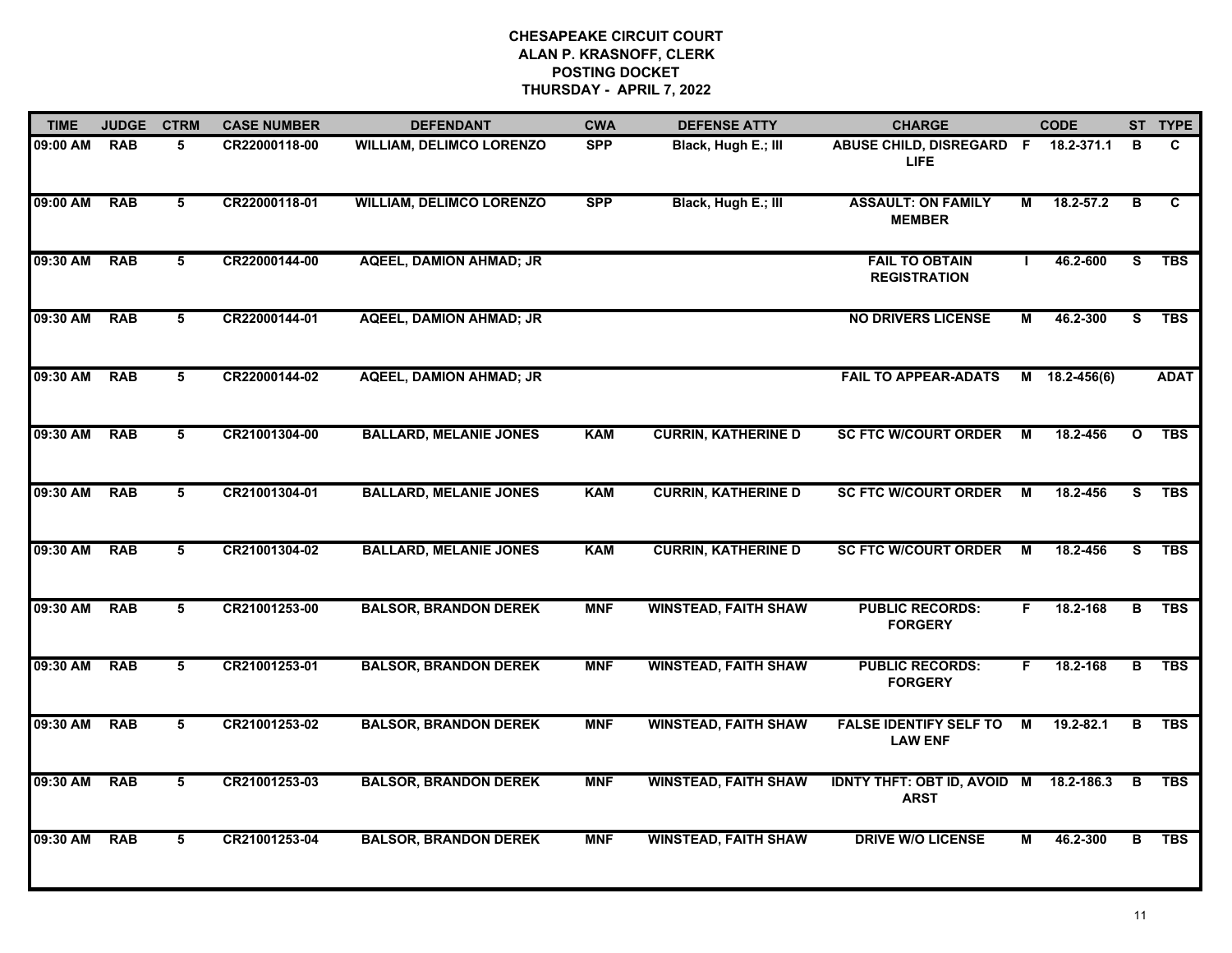| <b>TIME</b>  | <b>JUDGE</b> | <b>CTRM</b>     | <b>CASE NUMBER</b> | <b>DEFENDANT</b>                 | <b>CWA</b> | <b>DEFENSE ATTY</b>           | <b>CHARGE</b>                                            |              | <b>CODE</b>    |          | ST TYPE    |
|--------------|--------------|-----------------|--------------------|----------------------------------|------------|-------------------------------|----------------------------------------------------------|--------------|----------------|----------|------------|
| 09:30 AM     | <b>RAB</b>   | 5               | CR21001253-05      | <b>BALSOR, BRANDON DEREK</b>     | <b>MNF</b> | <b>WINSTEAD, FAITH SHAW</b>   | <b>RECKLESS DRIVING</b><br><b>GENERALLY</b>              |              | M A.46.2-852   | B        | <b>TBS</b> |
| 09:30 AM     | <b>RAB</b>   | 5               | CR20000736-00      | <b>BELLFLOWER, MAGGIE LOUISE</b> | <b>AHM</b> | <b>HOLDER, WILLIAM JOSHUA</b> | <b>LARCENY 3RD+ OFFENSE</b>                              | $\mathsf{F}$ | 18.2-178       | C        | <b>TBS</b> |
| 09:30 AM     | <b>RAB</b>   | 5               | CR20001993-00      | <b>HOOVER, WAYNE MICHAEL; JR</b> | <b>SPP</b> | Levin, John D                 | <b>DESTRUCT PROP W/INTENT M</b><br>$<$ \$1000            |              | 18.2-137       | s        | <b>TBS</b> |
| 09:30 AM     | <b>RAB</b>   | 5               | CR20001993-01      | <b>HOOVER, WAYNE MICHAEL; JR</b> | <b>SPP</b> | Levin, John D                 | <b>ASSAULT &amp; BATTERY-FAM M</b><br><b>MEMBER</b>      |              | 18.2-57.2      | <b>S</b> | <b>TBS</b> |
| 09:30 AM     | <b>RAB</b>   | 5               | CR20000035-00      | <b>KITCHENS, NORA ANNE</b>       | <b>AHM</b> | <b>WALL, LUCILLE</b>          | ID THEFT: ID TO DEFRAUD<br>$= $500$                      |              | M 18.2-186.3   | C        | <b>TBS</b> |
| 09:30 AM RAB |              | 5               | CR20000035-06      | <b>KITCHENS, NORA ANNE</b>       | <b>AHM</b> |                               | FTA-RESTITUTION REVIEW M 18.2-456(6)                     |              |                |          | S ADAT     |
| 09:30 AM     | <b>RAB</b>   | 5               | CR22000024-00      | <b>RIPSON, WAYNE ROBERT</b>      | <b>JLF</b> | <b>WOODLEY, CORNELIA R</b>    | ELUDE/DISREGARD POLICE- F 46.2-817(B) B<br><b>FELONY</b> |              |                |          | <b>TBS</b> |
| 09:30 AM     | <b>RAB</b>   | 5               | CR22000024-01      | <b>RIPSON, WAYNE ROBERT</b>      | <b>JLF</b> | <b>WOODLEY, CORNELIA R</b>    | <b>RD-GENERALLY-MISD</b>                                 |              | M A.46.2-852 B |          | <b>TBS</b> |
| 09:30 AM     | <b>RAB</b>   | 5               | CR22000024-02      | <b>RIPSON, WAYNE ROBERT</b>      | <b>JLF</b> | <b>WOODLEY, CORNELIA R</b>    | <b>OPER SUSP/REVOKE</b>                                  | М            | 18.2-272       | B        | <b>TBS</b> |
| 09:30 AM     | <b>RAB</b>   | 5               | CR22000024-03      | <b>RIPSON, WAYNE ROBERT</b>      | <b>JLF</b> | <b>WOODLEY, CORNELIA R</b>    | <b>DRIVE W/O LICENSE</b><br><b>ENDORSEMENT</b>           | М            | 46.2-328       | B        | <b>TBS</b> |
| 09:30 AM     | <b>RAB</b>   | 5               | CR20001501-04      | <b>TOONE, GARY DEWAYNE; JR</b>   |            |                               | <b>VIOL PROBATION ON FEL</b><br><b>OFF</b>               | -F           | 19.2-306       |          | C ADAT     |
| 09:30 AM     | <b>RAB</b>   | $5\overline{5}$ | CR20001501-05      | TOONE, GARY DEWAYNE; JR          |            |                               | <b>VIOL PROBATION OF MISD M</b><br><b>OFF</b>            |              | 19.2-306       |          | C ADAT     |
| 09:30 AM     | <b>RAB</b>   | 5               | CR22000127-00      | <b>WHITE, COREY EUGENE</b>       | <b>EEM</b> | Jones, David L.               | <b>MALICIOUS WOUNDING</b>                                | F.           | 18.2-51        | C        | <b>TBS</b> |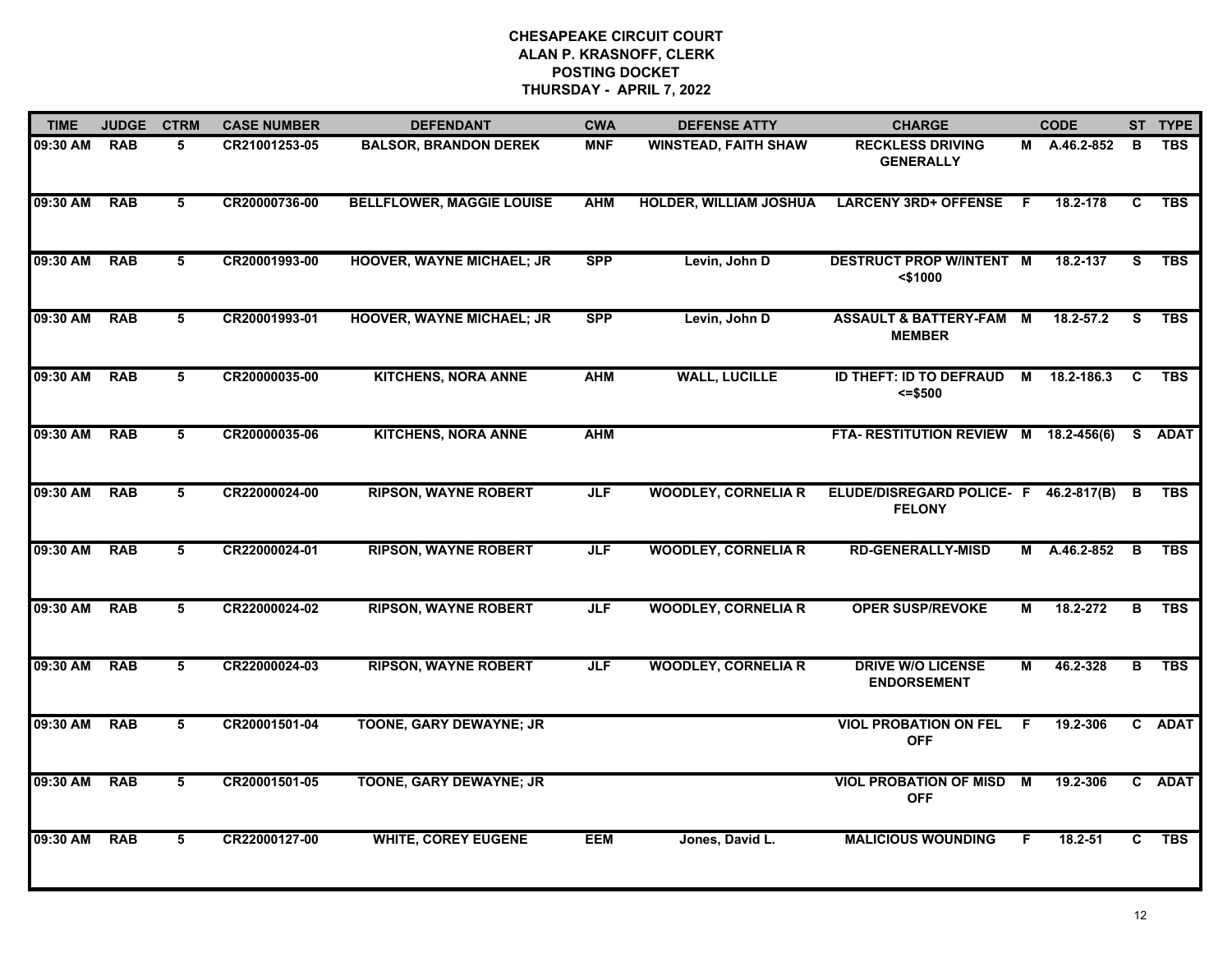| <b>TIME</b> | <b>JUDGE</b> | <b>CTRM</b>    | <b>CASE NUMBER</b> | <b>DEFENDANT</b>              | <b>CWA</b> | <b>DEFENSE ATTY</b>    | <b>CHARGE</b>                                 |                | <b>CODE</b>     |              | ST TYPE       |
|-------------|--------------|----------------|--------------------|-------------------------------|------------|------------------------|-----------------------------------------------|----------------|-----------------|--------------|---------------|
| 09:30 AM    | <b>RAB</b>   | 5              | CR22000127-01      | <b>WHITE, COREY EUGENE</b>    | <b>EEM</b> | Jones, David L.        | <b>POSSESS COCAINE</b>                        | F.             | 18.2-250        | C.           | <b>TBS</b>    |
| 10:00 AM    | <b>RAB</b>   | 5              | CR20001685-01      | <b>WELLS, NICOLE MICHELLE</b> |            |                        | <b>VIOL PROBATION ON FEL</b><br><b>OFF</b>    | -F             | 19.2-306        |              | C ADAT        |
| 10:30 AM    | <b>RAB</b>   | 5              | CR21000050-00      | <b>ZDYB, ANTHONY JOHN</b>     | <b>MLK</b> | <b>BARLOW, JASON A</b> | <b>POSSESS FENTANYL</b>                       | F.             | 18.2-250        |              | C PLEA        |
| 10:30 AM    | <b>RAB</b>   | 5              | CR21000050-01      | <b>ZDYB, ANTHONY JOHN</b>     | <b>MLK</b> | <b>BARLOW, JASON A</b> | POSSESS PARAPHERNALIA M                       |                | 54.1-3466       | $\mathbf{C}$ | <b>PLEA</b>   |
| 11:30 AM    | <b>RAB</b>   | 5              | CR22000130-00      | <b>BREHON, JAQUAN HASSAN</b>  | <b>AHM</b> | <b>KORSLUND, ERIC</b>  | ELUDE/DISREGARD POLICE F 46.2-817(B)          |                |                 |              | <b>B</b> PLEA |
| 11:30 AM    | <b>RAB</b>   | 5              | CR22000130-01      | <b>BREHON, JAQUAN HASSAN</b>  | <b>AHM</b> | <b>KORSLUND, ERIC</b>  | RD-SP IN EXCESS 85 MPH-<br><b>MISD</b>        |                | M A.46.2-862    | B            | <b>PLEA</b>   |
| 11:30 AM    | <b>RAB</b>   | $\overline{5}$ | CR22000130-02      | <b>BREHON, JAQUAN HASSAN</b>  | <b>AHM</b> | <b>KORSLUND, ERIC</b>  | <b>DRIVE W/O LICENSE</b>                      | $\overline{M}$ | 46.2-300        |              | <b>B</b> PLEA |
| 12:00 PM    | <b>RAB</b>   | 5              | CR18000862-01      | POYNTER, SKYE                 |            |                        | <b>VIOL PROBATION ON FEL</b><br><b>OFF</b>    | F              | 19.2-306        |              | C ADAT        |
| 01:00 PM    | <b>RAB</b>   | 5              | CR19000697-03      | PORTER, TRE'VAUGHN SYLVESTER  | JF         | <b>MUSSONI, ERIK</b>   | <b>VIOL PROBATION ON FEL</b><br><b>OFF</b>    | -F             | 19.2-306        |              | S BOND        |
| 01:00 PM    | <b>RAB</b>   | 5              | CR19000697-04      | PORTER, TRE'VAUGHN SYLVESTER  | JF         | <b>MUSSONI, ERIK</b>   | <b>VIOL PROBATION ON FEL</b><br><b>OFF</b>    | F              | 19.2-306        |              | S BOND        |
| 01:00 PM    | <b>RAB</b>   | 5              | CR19000697-05      | PORTER, TRE'VAUGHN SYLVESTER  | JF         | <b>MUSSONI, ERIK</b>   | <b>VIOL PROBATION OF MISD M</b><br><b>OFF</b> |                | 19.2-306        |              | S BOND        |
| 01:00 PM    | <b>RAB</b>   | 5              | CR19000697-09      | PORTER, TRE'VAUGHN SYLVESTER  | JF         | <b>MUSSONI, ERIK</b>   | <b>FTA- REVOCATION</b>                        |                | $M$ 18.2-456(6) |              | C BOND        |
| 12:00 PM    | <b>MATA</b>  | 6              | CR20001890-00      | <b>KING, JENNIFER MEGAN</b>   | <b>JRA</b> | PLOTT, STEPHEN B       | PETIT LARCENY 3RD+ OFF F                      |                | 18.2-96         | в            | <b>UA</b>     |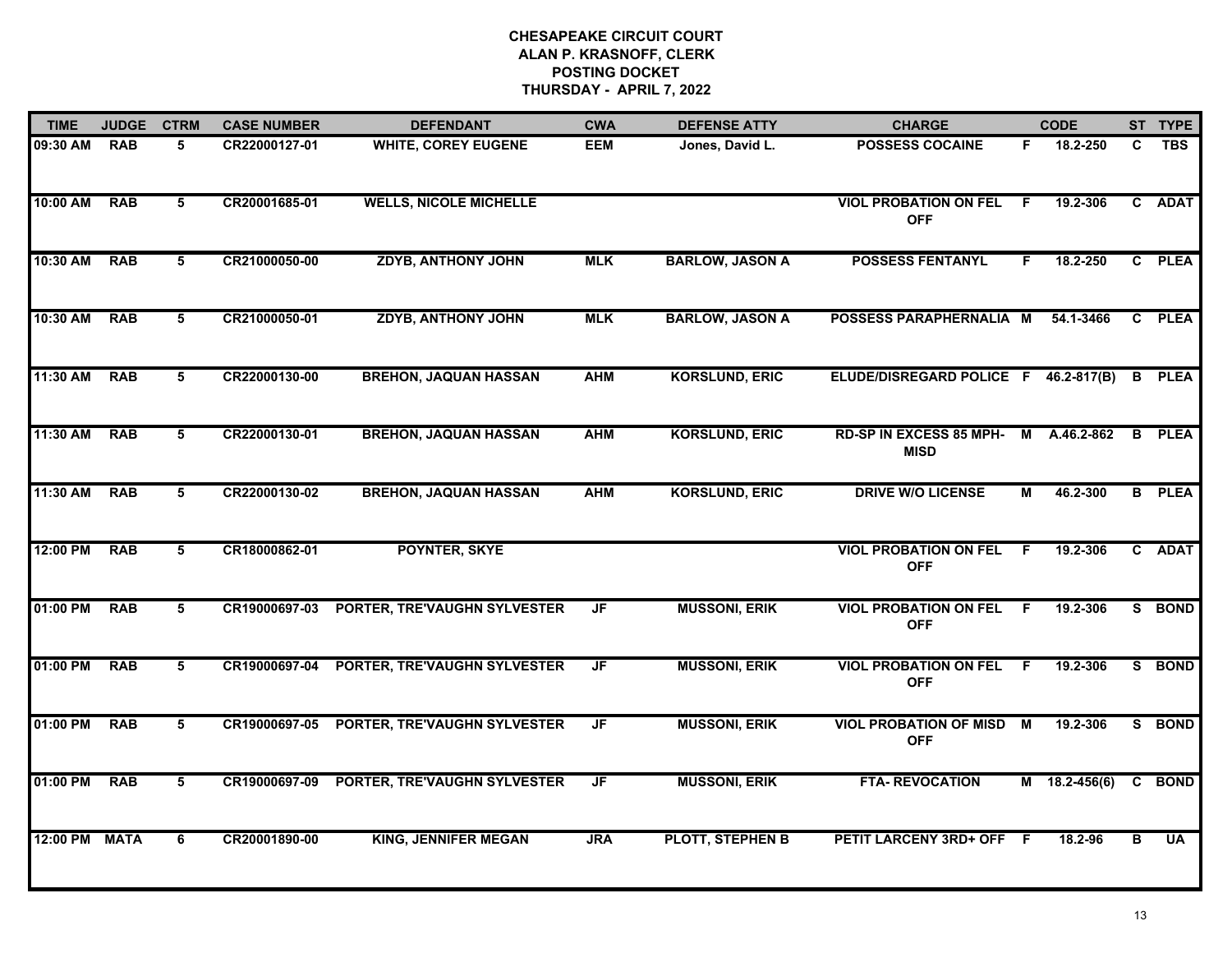| <b>TIME</b> | <b>JUDGE</b> | <b>CTRM</b> | <b>CASE NUMBER</b> | <b>DEFENDANT</b>                  | <b>CWA</b> | <b>DEFENSE ATTY</b>       | <b>CHARGE</b>                              | <b>CODE</b>   | <b>ST</b> | <b>TYPE</b> |
|-------------|--------------|-------------|--------------------|-----------------------------------|------------|---------------------------|--------------------------------------------|---------------|-----------|-------------|
| 12:00 PM    | <b>MATA</b>  | 6.          | CR14000070-09      | <b>WHITEHEAD, CHRISTINA MARIE</b> | <b>JF</b>  | <b>HERNANDEZ, DONNA E</b> | <b>VIOL PROBATION ON FEL</b><br><b>OFF</b> | 19.2-306<br>E | C.        | <b>BOND</b> |
| 12:00 PM    | <b>MATA</b>  | 6           | CR14000070-10      | <b>WHITEHEAD, CHRISTINA MARIE</b> | JF         | <b>HERNANDEZ, DONNA E</b> | <b>VIOL PROBATION ON FEL</b><br><b>OFF</b> | 19.2-306<br>E | C         | <b>BOND</b> |
| 12:00 PM    | <b>MATA</b>  | 6           | CR17001828-07      | <b>WHITEHEAD, CHRISTINA MARIE</b> | JF         | <b>HERNANDEZ, DONNA E</b> | <b>VIOL PROBATION ON FEL</b><br><b>OFF</b> | 19.2-306<br>E | C.        | <b>BOND</b> |
| 12:00 PM    | <b>MATA</b>  | 6           | CR17001828-08      | <b>WHITEHEAD, CHRISTINA MARIE</b> | JF         | <b>HERNANDEZ, DONNA E</b> | <b>VIOL PROBATION ON FEL</b><br><b>OFF</b> | 19.2-306<br>E | C.        | <b>BOND</b> |